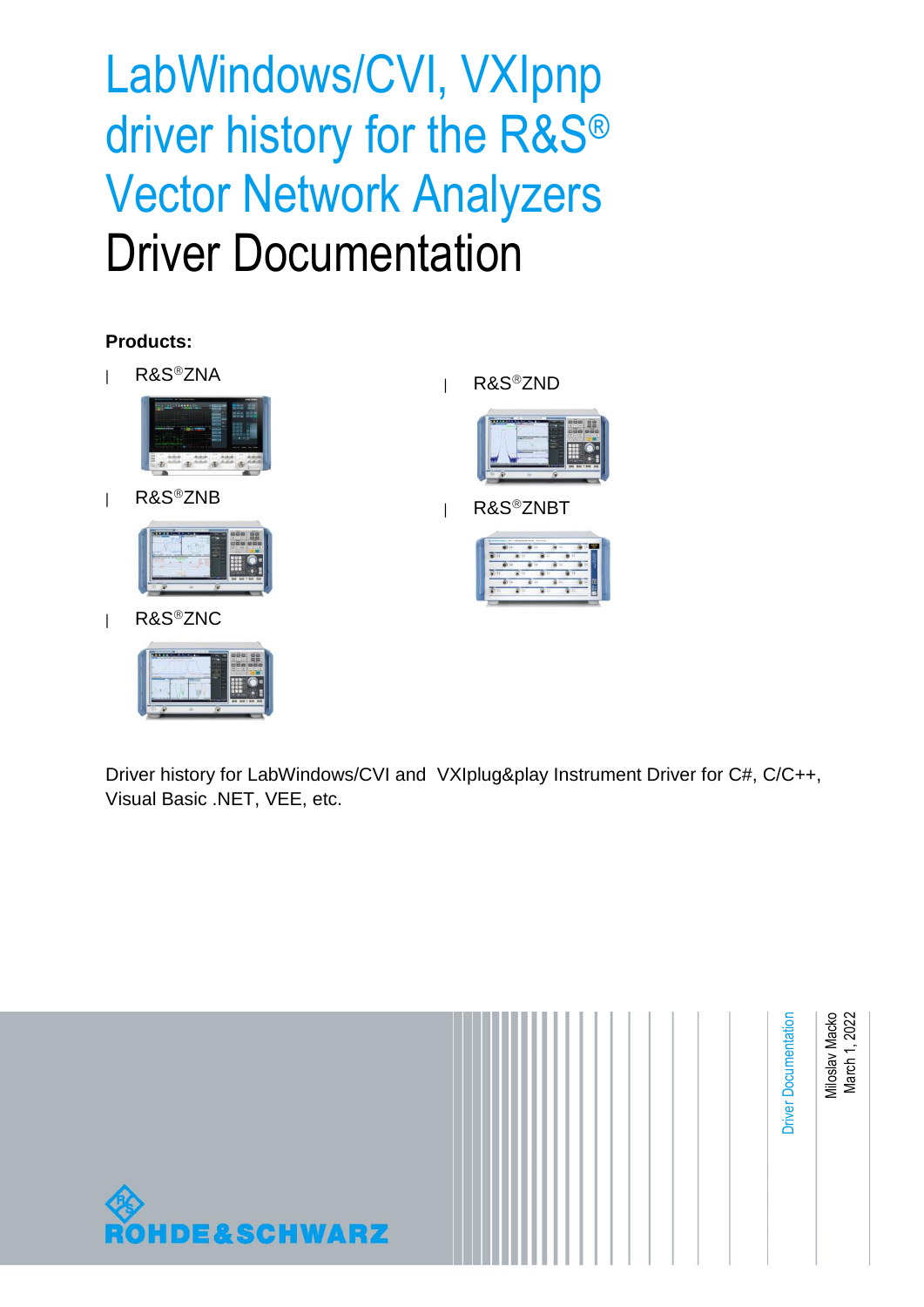## Table of Contents

| 2 <sup>1</sup> |  |
|----------------|--|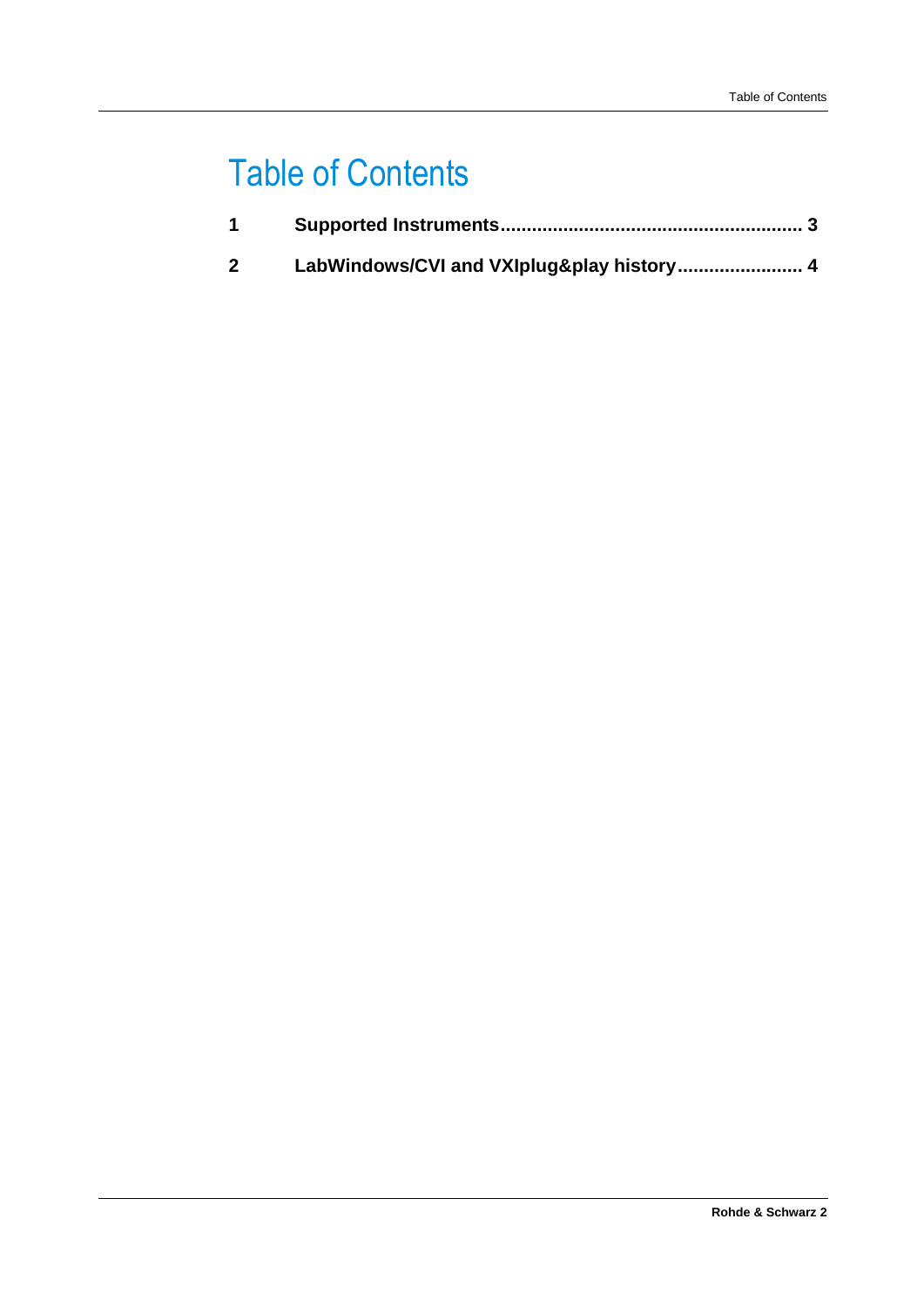# <span id="page-2-0"></span>1 Supported Instruments

In the following table, the supported Rohde &Schwarz instruments and firmware versions are listed:

| <b>Which instruments are supported?</b>                                                    |                           |                |  |
|--------------------------------------------------------------------------------------------|---------------------------|----------------|--|
| Current revision of instrument driver supports these instruments and firmware<br>versions: |                           |                |  |
| <b>Instrument</b>                                                                          | <b>Supported Firmware</b> | <b>Remarks</b> |  |
| <b>ZNA</b>                                                                                 | 2.30                      |                |  |
| <b>ZNB</b>                                                                                 | 3.30                      |                |  |
| <b>ZNC</b>                                                                                 | 2.94                      |                |  |
| ZND                                                                                        | 3.30                      |                |  |
| ZNBT                                                                                       | 3.30                      |                |  |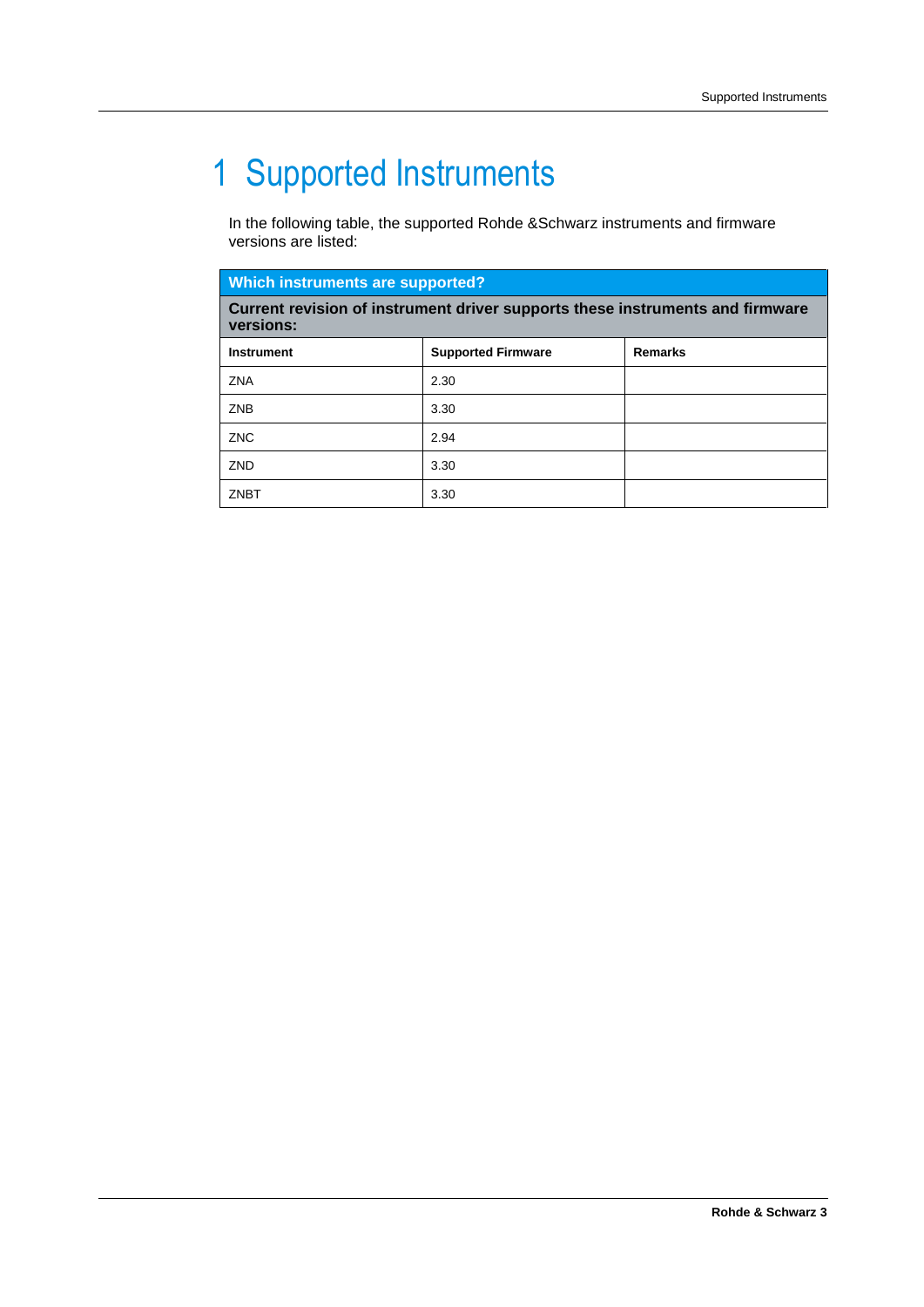### <span id="page-3-0"></span>2 LabWindows/CVI and VXIplug&play history

| <b>rsvna Instrument Driver</b>                     |  |                                                                                                                                                                                                                                                                                                                                                                                                                                                                                                                                                                                                                                                                                                                                                                                                                                                                          |  |
|----------------------------------------------------|--|--------------------------------------------------------------------------------------------------------------------------------------------------------------------------------------------------------------------------------------------------------------------------------------------------------------------------------------------------------------------------------------------------------------------------------------------------------------------------------------------------------------------------------------------------------------------------------------------------------------------------------------------------------------------------------------------------------------------------------------------------------------------------------------------------------------------------------------------------------------------------|--|
| Driver history for LabWindows/CVI and VXIplug&play |  |                                                                                                                                                                                                                                                                                                                                                                                                                                                                                                                                                                                                                                                                                                                                                                                                                                                                          |  |
| Revision<br>Date                                   |  | Note                                                                                                                                                                                                                                                                                                                                                                                                                                                                                                                                                                                                                                                                                                                                                                                                                                                                     |  |
| 3.35.1<br>03/2022                                  |  | * Bugfix - affected functions:<br>- rsvna_TraceResponseData<br>- rsvna_TraceResponseDataAll<br>- rsvna_TraceResponseDataAllData<br>- rsvna_TraceResponseDataAllSData<br>- rsvna_ArbitraryTraceResponseData<br>- rsvna_WriteMemoryTraceData                                                                                                                                                                                                                                                                                                                                                                                                                                                                                                                                                                                                                               |  |
| 3.35.0<br>12/2021                                  |  | * Update for ZNA FW 2.30<br>* New:<br>- Noise Figure (Class)<br>- Spectrum (Class)<br>- Gain Compression (Class)<br>- Harmonic Measurement (Class)<br>- Linearity Deviation (Class)<br>- Power ALC (Class)<br>- Advanced (Class)<br>- Noise Figure (Class)<br>- Mixer Phase (Class)<br>- Direct Generator Receiver Access (Class)<br>- Rear LO Out (Class)<br>- Lost Trigger (Class)<br>- Mixer Delay Measurements (Class)<br>- Pulse Measurement (Class)<br>- Source Coherence (Class)<br>- Gain Compression (Class)<br>- Spectrum (Class)<br>- Generic Device (Class)<br>- Frequency Converter (Class)<br>- Leveling Dataset (Class)<br>- rsvna_SelectMoreSParametersWithDetector<br>- rsvna_ConfigureWaveQuantitiesPhaseNormalizationEnabled<br>- rsvna_SelectNoiseLevel<br>- rsvna_SelectMainTone<br>- rsvna_MarkerSpectrumEqualsMarker<br>- rsvna_SelectExternalDLL |  |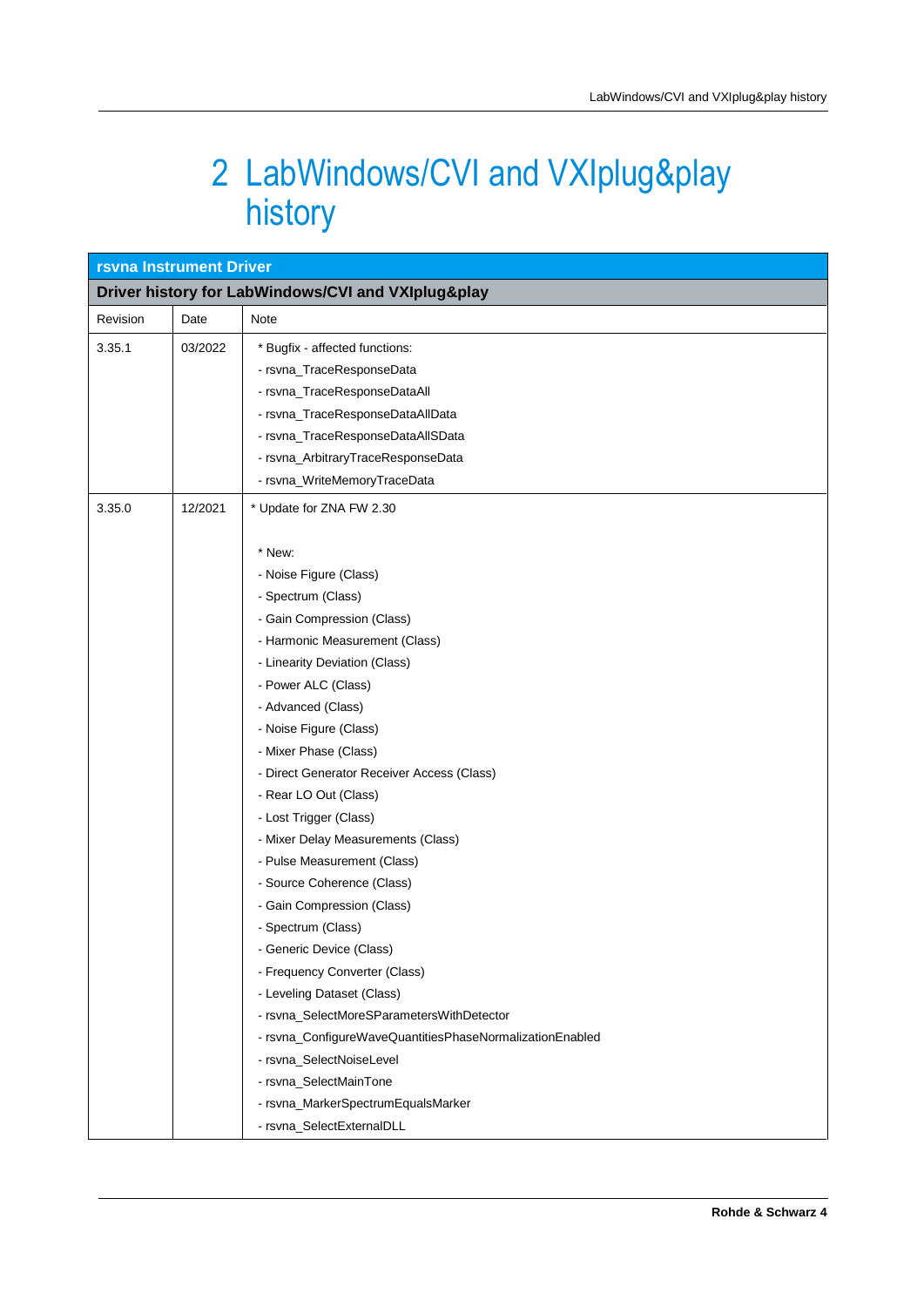| <b>rsvna Instrument Driver</b> |      |                                                          |
|--------------------------------|------|----------------------------------------------------------|
|                                |      | Driver history for LabWindows/CVI and VXIplug&play       |
| Revision                       | Date | Note                                                     |
|                                |      | - rsvna_ConfigurePreamplifierEnabled                     |
|                                |      | - rsvna_ConfigurePreamplifierGain                        |
|                                |      | - rsvna_ConfigureChannelDynamicBwatLowFrequencies        |
|                                |      | - rsvna_ConfigureChannelAnaloglFFilter                   |
|                                |      | - rsvna_ConfigureSweepWaitTimeperPoint                   |
|                                |      | - rsvna_ConfigureSweepModeControlledTiming               |
|                                |      | - rsvna_ConfigureSweepTimeMode                           |
|                                |      | - rsvna_ConfigureSweepFastPowerSweep                     |
|                                |      | - rsvna_ConfigureSweepReverse                            |
|                                |      | - rsvna_ConfigureSweepTimerMode                          |
|                                |      | - rsvna_ConfigureCalibrationAutomaticVectorMixer         |
|                                |      | - rsvna_ConfigureCalibrationNoiseDataReceivingPort       |
|                                |      | - rsvna_ConfigureCalibrationSameSweepSetup               |
|                                |      | - rsvna_ConfigureCalibrationSweepSetup                   |
|                                |      | - rsvna_ConfigureCalibrationReferenceReceiverAttenuation |
|                                |      | - rsvna_ConfigureCalibrationIMDMethod                    |
|                                |      | - rsvna_ConfigureCalibrationFastMultiportCorrection      |
|                                |      | - rsvna_ConfigureCalibrationInterpolationMethod          |
|                                |      | - rsvna_StartHarmonicReceiverCalibration                 |
|                                |      | - rsvna_StartHarmonicSourceCalibration                   |
|                                |      | - rsvna_ConfigureSourcePowerCalibration                  |
|                                |      | - rsvna_ConfigureElectronicSourceAttenuation             |
|                                |      | - rsvna_ConfigureDummySourcePowerCalibrationEnabled      |
|                                |      | - rsvna_ConfigureFastSourcePowerCalibrationEnabled       |
|                                |      | - rsvna_ConfigureTrackLO                                 |
|                                |      | - rsvna_QueryTrackLOFrequencyDifference                  |
|                                |      | - rsvna_ConfigureLOUsage                                 |
|                                |      | - rsvna_ConfigurePhaseMode                               |
|                                |      | - rsvna_ConfigurePortConfigUsePrimedWaves                |
|                                |      | - rsvna_ConfigurePortConfigPrimedWavesFrequency          |
|                                |      | - rsvna_ConfigurePortConfigWavesFrequencyOffset          |
|                                |      | - rsvna_ConfigurePortConfigReceiverFrequencyConversion   |
|                                |      | - rsvna_ConfigureIntermodulationCombiner                 |
|                                |      | - rsvna_IntermodulationAddCWMode                         |
|                                |      | - rsvna_ConfigureTriggerExternalInput                    |
|                                |      | - rsvna_ConfigureAUXTriggerOutDelay                      |
|                                |      | - rsvna_ConfigureAUXTriggerOutSignalType                 |
|                                |      | - rsvna_ConfigureTriggerLogic                            |
|                                |      | - rsvna_ConfigureDeltaLSweepControlDynamicBandwidth      |
|                                |      | - rsvna_ConfigureReferenceOscillatorSMAInputFrequency    |
|                                |      | - rsvna_ConfigureReferenceOscillatorSMAOutputFrequency   |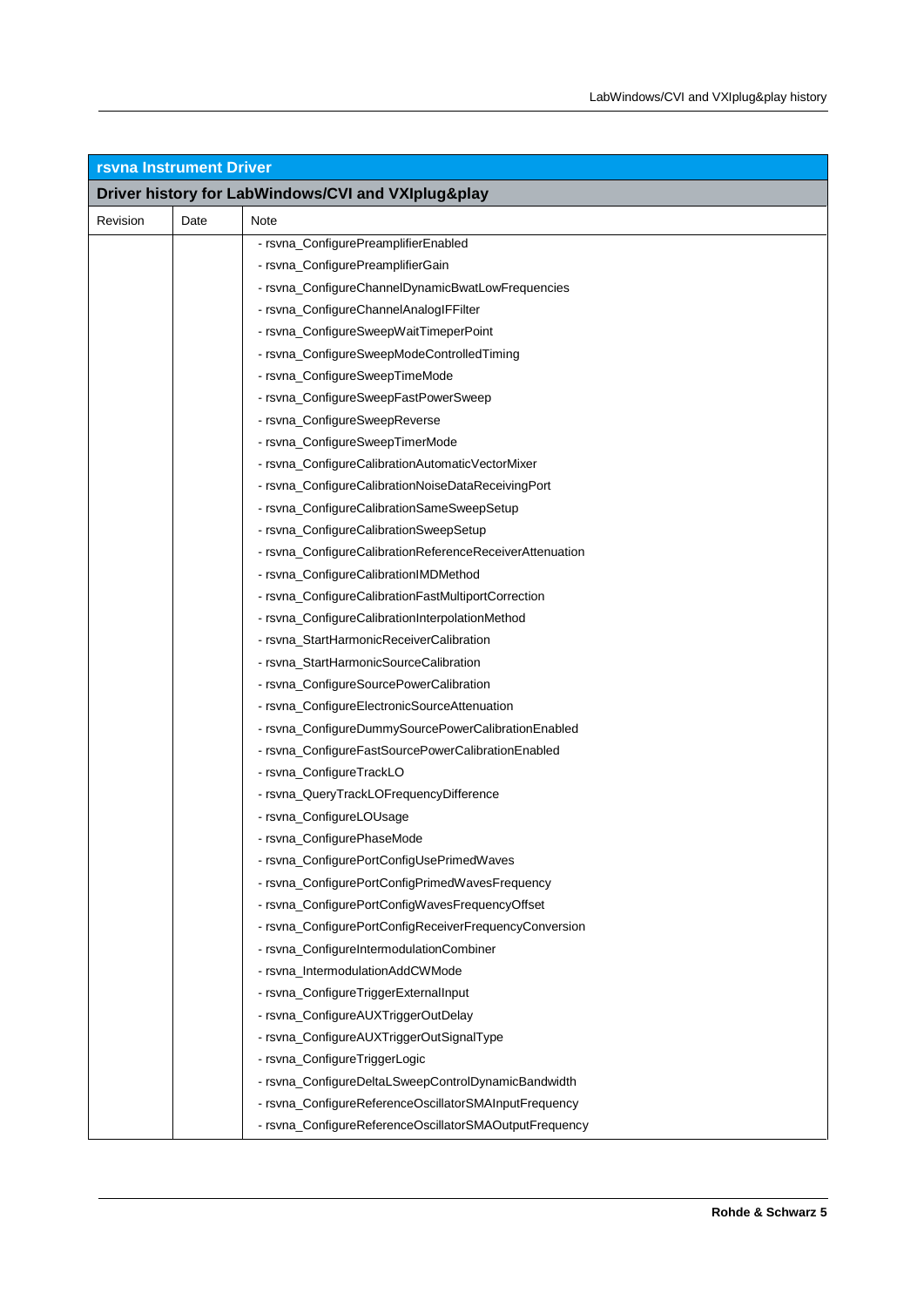| <b>rsvna Instrument Driver</b> |                                                    |                                                                                                                                                                                                                  |  |
|--------------------------------|----------------------------------------------------|------------------------------------------------------------------------------------------------------------------------------------------------------------------------------------------------------------------|--|
|                                | Driver history for LabWindows/CVI and VXIplug&play |                                                                                                                                                                                                                  |  |
| Revision                       | Date                                               | Note                                                                                                                                                                                                             |  |
|                                |                                                    | - rsvna_ConfigureUserDefinedLedColor                                                                                                                                                                             |  |
|                                |                                                    | - rsvna_ConfigureRFOffBehavior                                                                                                                                                                                   |  |
|                                |                                                    | - rsvna_ConfigureSystemPresetMode                                                                                                                                                                                |  |
|                                |                                                    | - rsvna_ConfigurePortPowerLimitEnabled                                                                                                                                                                           |  |
|                                |                                                    | - rsvna_ConfigureExternalGeneratorLimit                                                                                                                                                                          |  |
|                                |                                                    |                                                                                                                                                                                                                  |  |
|                                |                                                    |                                                                                                                                                                                                                  |  |
|                                |                                                    | * Updated:                                                                                                                                                                                                       |  |
|                                |                                                    | - rsvna_SelectMoreRatiosWithDetector - Added Primed Wave Quantities                                                                                                                                              |  |
|                                |                                                    | - rsvna_SelectMoreWaveQuantitiesWithDetector - Added Primed Wave Quantities                                                                                                                                      |  |
|                                |                                                    | - rsvna_SelectCalibrationType - Parameters control updated                                                                                                                                                       |  |
|                                |                                                    | - rsvna_SelectCalibrationTypeExtended - Parameters control updated                                                                                                                                               |  |
|                                |                                                    | - rsvna_StartCalibration - Parameters control updated                                                                                                                                                            |  |
|                                |                                                    | - rsvna_LoadCalibrationDataFromCalGroupFile - Standard control updated                                                                                                                                           |  |
|                                |                                                    | - rsvna_CalibrationAutoType - Parameters control updated                                                                                                                                                         |  |
|                                |                                                    | - rsvna_CalibrationAutoTypeSimplified - Parameters control updated                                                                                                                                               |  |
|                                |                                                    | - rsvna_ConfigureCalibrationAutoAssignmentType - Calibration Type control updated                                                                                                                                |  |
|                                |                                                    | - rsvna_ConfigureMultipleTriggerSource - API changed - added Trigger Event (ZNA only) parameter                                                                                                                  |  |
|                                |                                                    | - rsvna_ConfigureReference - Reference control updated                                                                                                                                                           |  |
|                                |                                                    |                                                                                                                                                                                                                  |  |
|                                |                                                    | * Deleted:                                                                                                                                                                                                       |  |
|                                |                                                    | - rsvna_SetFastSweepMode                                                                                                                                                                                         |  |
| 3.30.0                         | 08/2021                                            | Update for ZNB FW 3.30                                                                                                                                                                                           |  |
|                                |                                                    | New Core 4.2.0. The core is incompatible with the Cores 3.x. If you work with drivers that use both core<br>4.x and 3.x, please contact our customer support, we will update your Core 3.x drivers to the newest |  |
|                                |                                                    | version.                                                                                                                                                                                                         |  |
|                                |                                                    |                                                                                                                                                                                                                  |  |
|                                |                                                    | * New:                                                                                                                                                                                                           |  |
|                                |                                                    | - External DLL (Class)                                                                                                                                                                                           |  |
|                                |                                                    | - Validation (Class)                                                                                                                                                                                             |  |
|                                |                                                    | - METAS (Class)                                                                                                                                                                                                  |  |
|                                |                                                    | - EaZy Deembedding (Class)                                                                                                                                                                                       |  |
|                                |                                                    | - Advanced (Class)                                                                                                                                                                                               |  |
|                                |                                                    | - Delta-L (Class)                                                                                                                                                                                                |  |
|                                |                                                    | - Pipelining (Class)                                                                                                                                                                                             |  |
|                                |                                                    | - HUMS (Class)                                                                                                                                                                                                   |  |
|                                |                                                    | - Service Date (Class)                                                                                                                                                                                           |  |
|                                |                                                    | - rsvna_ConfigureFileDecimalPlaces                                                                                                                                                                               |  |
|                                |                                                    | - rsvna_ConfigureLimitLineTTLPassDefault                                                                                                                                                                         |  |
|                                |                                                    | - rsvna_ConfigureMarkerFormat                                                                                                                                                                                    |  |
|                                |                                                    | - rsvna_ConfigureMarkerDefaultFormat                                                                                                                                                                             |  |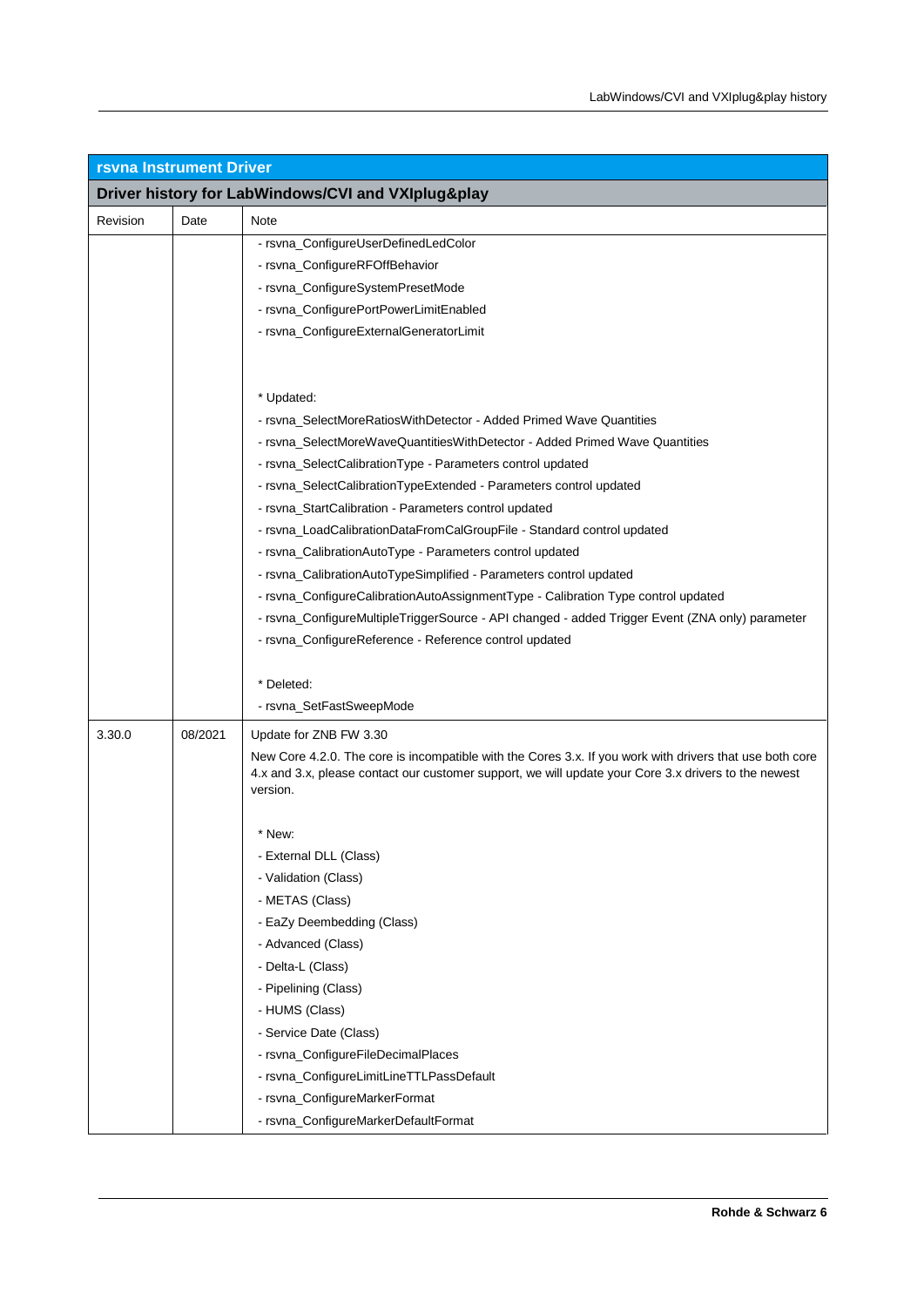| <b>rsvna Instrument Driver</b> |      |                                                           |  |
|--------------------------------|------|-----------------------------------------------------------|--|
|                                |      | Driver history for LabWindows/CVI and VXIplug&play        |  |
| Revision                       | Date | Note                                                      |  |
|                                |      | - rsvna_ExternalDLLList                                   |  |
|                                |      | - rsvna ExternalDLLTaskList                               |  |
|                                |      | - rsvna_ConfigureExternalDLL                              |  |
|                                |      | - rsvna_QueryExternalDLLConfiguration                     |  |
|                                |      | - rsvna_AddExternalDLL                                    |  |
|                                |      | - rsvna_RemoveExternalDLL                                 |  |
|                                |      | - rsvna_SweepOptimizeChannelSwitchingAuto                 |  |
|                                |      | - rsvna_SweepOptimizeChannelSwitchingManual               |  |
|                                |      | - rsvna_ConfigureCalibrationDetectorType                  |  |
|                                |      | - rsvna_ConfigureSourcePowerCalibrationPowerDeembedding   |  |
|                                |      | - rsvna RunCalibrationValidation                          |  |
|                                |      | - rsvna_ConfigureCalibrationValidationStandard            |  |
|                                |      | - rsvna_ConfigureCalibrationValidationCharacterization    |  |
|                                |      | - rsvna_ConfigureCalibrationValidationMagnitudeDeviation  |  |
|                                |      | - rsvna_ConfigureCalibrationValidationPhaseDeviation      |  |
|                                |      | - rsvna_ConfigureMETASCalibrationActive                   |  |
|                                |      | - rsvna_QueryMETASCableCatalog                            |  |
|                                |      | - rsvna_ConfigureMETASCableToPorts                        |  |
|                                |      | - rsvna_METASCableReconnection                            |  |
|                                |      | - rsvna_METASClearCableReconnectionHistory                |  |
|                                |      | - rsvna_METASCableMovement                                |  |
|                                |      | - rsvna_METASClearCableMovementHistory                    |  |
|                                |      | - rsvna_ConfigureDrivingMode                              |  |
|                                |      | - rsvna_ConfigureDrivingModeAlternatedBlocks              |  |
|                                |      | - rsvna_ConfigureAGCGlobalMethod                          |  |
|                                |      | - rsvna_ConfigureOneWayLossSecondFrequency                |  |
|                                |      | - rsvna_ConfigureVirtualNetworkWaveDeEmbedEnabled         |  |
|                                |      | - rsvna_ConfigureFixtureModelingEZDPortActive             |  |
|                                |      | - rsvna_FixtureModelingEZDStartCouponMeasurement          |  |
|                                |      | - rsvna_FixtureModelingEZDLoadTouchstoneFile              |  |
|                                |      | - rsvna_ConfigureFixtureModelingEZDDUTPortActive          |  |
|                                |      | - rsvna_FixtureModelingEZDMeasureDUT                      |  |
|                                |      | - rsvna_ConfigureFixtureModelingEZDLoadDUTFile            |  |
|                                |      | - rsvna_FixtureModelingRunEZDSimulator                    |  |
|                                |      | - rsvna_ConfigureFixtureModelingEZDApplyToPortEnabled     |  |
|                                |      | - rsvna_ConfigureFixtureModelingEZDGenerateSides          |  |
|                                |      | - rsvna_ConfigureFixtureModelingEZDDCExtrapolationEnabled |  |
|                                |      | - rsvna_ConfigureFixtureModelingEZDImpedanceCorrection    |  |
|                                |      | - rsvna_ConfigureDeltaLCharacterization                   |  |
|                                |      | - rsvna_ConfigureDeltaLPortOrder                          |  |
|                                |      | - rsvna_ConfigureDeltaLFrequenciesUseDefaultEnabled       |  |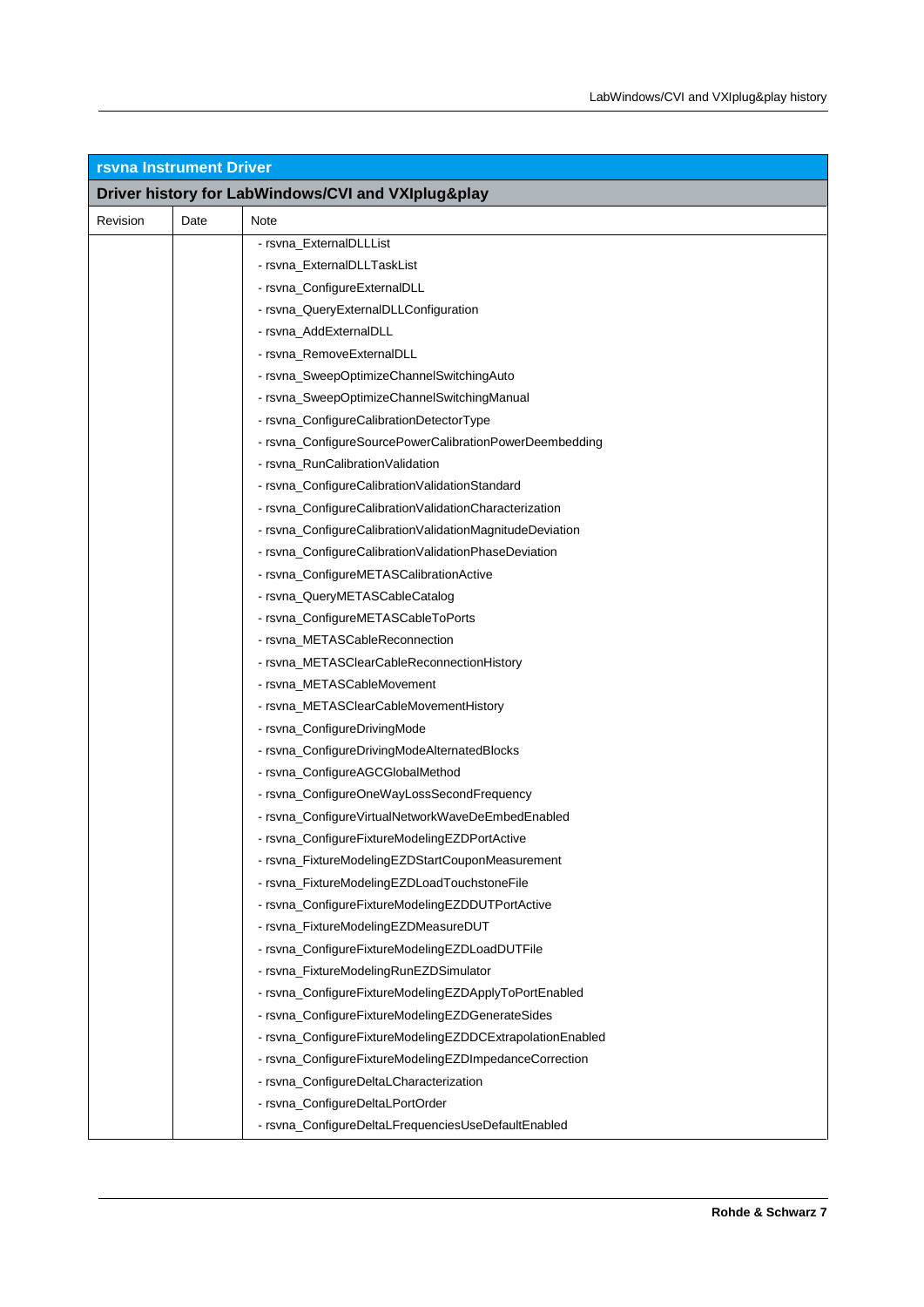| <b>rsvna Instrument Driver</b> |      |                                                                |  |
|--------------------------------|------|----------------------------------------------------------------|--|
|                                |      | Driver history for LabWindows/CVI and VXIplug&play             |  |
| Revision                       | Date | Note                                                           |  |
|                                |      | - rsvna_QueryDeltaLFequencyListCount                           |  |
|                                |      | - rsvna_QueryDeltaLFrequencyList                               |  |
|                                |      | - rsvna_DeltaLAddUserFrequency                                 |  |
|                                |      | - rsvna_DeltaLDeleteUserFrequency                              |  |
|                                |      | - rsvna_DeltaLDeleteAllUserFrequencies                         |  |
|                                |      | - rsvna_ConfigureDeltaLSweepControl                            |  |
|                                |      | - rsvna_QueryDeltaLSweepControlConfiguration                   |  |
|                                |      | - rsvna_ConfigureDeltaLSweepRange                              |  |
|                                |      | - rsvna_ConfigureDeltaLUseRecommendedTraceConfigurationEnabled |  |
|                                |      | - rsvna_ConfigureDeltaLShowTDRImpededancesEnabled              |  |
|                                |      | - rsvna_DeltaLLoadMeasurementFile                              |  |
|                                |      | - rsvna_ConfigureDeltaLPortEnabled                             |  |
|                                |      | - rsvna_ConfigureDeltaLLineLength                              |  |
|                                |      | - rsvna_DeltaLMeasureLine                                      |  |
|                                |      | - rsvna_DeltaLRun                                              |  |
|                                |      | - rsvna_DeltaLClearAll1LMeasurements                           |  |
|                                |      | - rsvna_DeltaLClear1LMeasurementFile                           |  |
|                                |      | - rsvna_ConfigurePipeliningState                               |  |
|                                |      | - rsvna_QueryPipeliningChannelResults                          |  |
|                                |      | - rsvna_ConfigureExternalGeneratorState                        |  |
|                                |      | - rsvna_ConfigurePermanentSignalGeneratorState                 |  |
|                                |      | - rsvna_ConfigureHUMSEnabled                                   |  |
|                                |      | - rsvna_HUMSExportHistoryToFile                                |  |
|                                |      | - rsvna_HUMSDeleteHistory                                      |  |
|                                |      | - rsvna_HUMSDeleteDeviceHistory                                |  |
|                                |      | - rsvna_HUMSDeleteUtilizationHistory                           |  |
|                                |      | - rsvna_HUMSQueryDataFromInstrument                            |  |
|                                |      | - rsvna_HUMSSaveDataFromInstrumentToFile                       |  |
|                                |      | - rsvna_ConfigureHUMSSNMPCommunityStrings                      |  |
|                                |      | - rsvna_ConfigureHUMSSNMPSystemInfo                            |  |
|                                |      | - rsvna_QueryHUMSSNMPSystemInfo                                |  |
|                                |      | - rsvna_HUMSSNMPDefineUserProfile                              |  |
|                                |      | - rsvna_QueryHUMSSNMPUserList                                  |  |
|                                |      | - rsvna_HUMSSNMPDeleteUser                                     |  |
|                                |      | - rsvna_HUMSSNMPDeleteAllUsers                                 |  |
|                                |      | - rsvna_HUMSTagDefineKeyValuePair                              |  |
|                                |      | - rsvna_QueryHUMSTagKeyValuePair                               |  |
|                                |      | - rsvna_QueryHUMSAIIDeviceTags                                 |  |
|                                |      | - rsvna_HUMSTagDelete                                          |  |
|                                |      | - rsvna_HUMSTagDeleteAll                                       |  |
|                                |      | - rsvna_HUMSUtilizationTrackingEnable                          |  |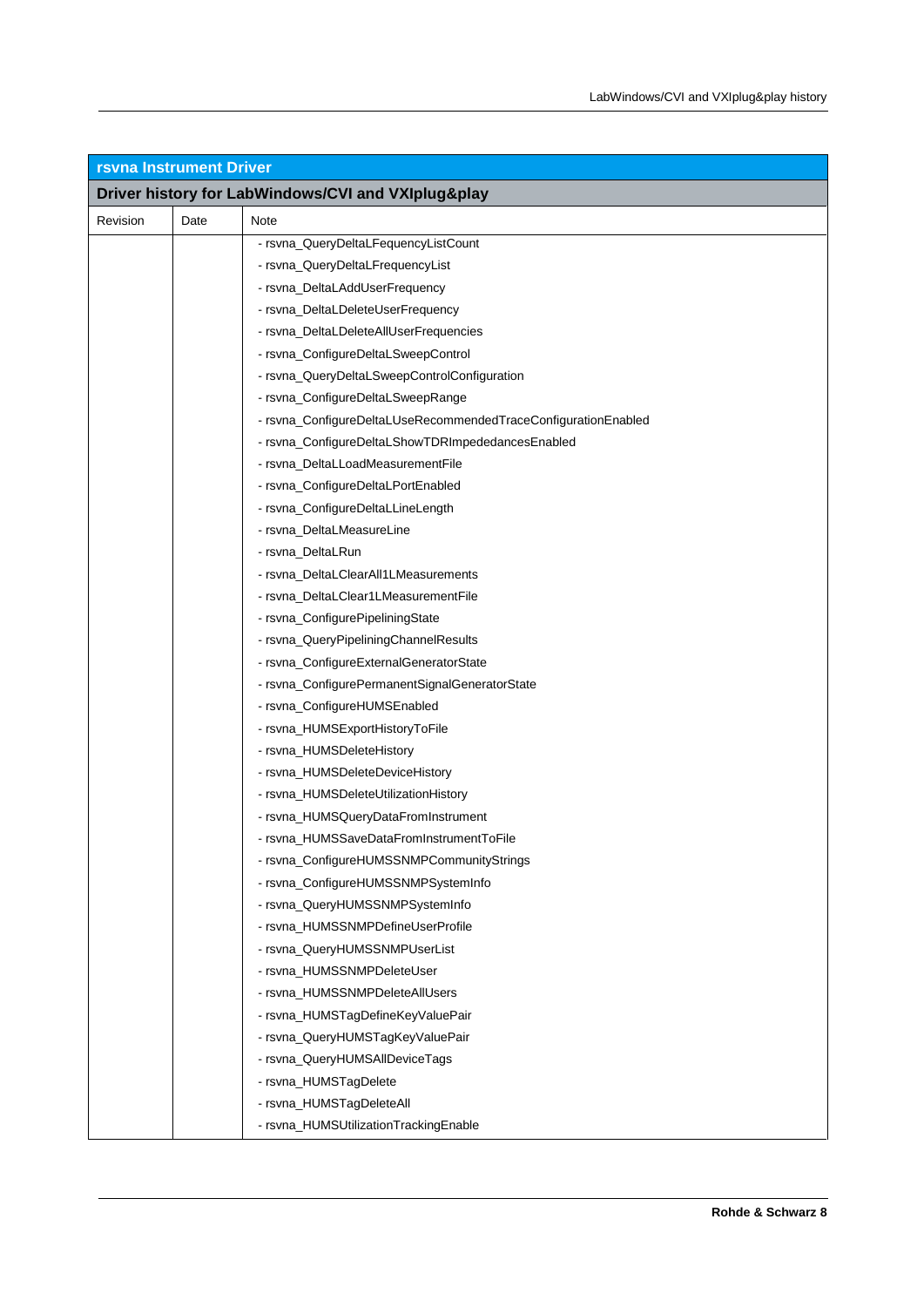| <b>rsvna Instrument Driver</b> |         |                                                                                |  |
|--------------------------------|---------|--------------------------------------------------------------------------------|--|
|                                |         | Driver history for LabWindows/CVI and VXIplug&play                             |  |
| Revision                       | Date    | Note                                                                           |  |
|                                |         | - rsvna_QueryHUMSDeviceStatusSummary                                           |  |
|                                |         | - rsvna_QueryServiceCalibrationLastDate                                        |  |
|                                |         | - rsvna_QueryServiceCalibrationDueDate                                         |  |
|                                |         | - rsvna_QueryServiceCalibrationDueState                                        |  |
|                                |         | - rsvna_QueryServiceCalibrationInterval                                        |  |
|                                |         | - rsvna_QueryServiceLastServiceDate                                            |  |
|                                |         | - rsvna_QueryServiceDueState                                                   |  |
|                                |         | - rsvna_ErrorCount                                                             |  |
|                                |         | * Updated:                                                                     |  |
|                                |         | - rsvna_ConfigurePrintPageSetup - Diagram areas updated                        |  |
|                                |         | - rsvna_ConfigurePrintColorScheme - Color schemes updated                      |  |
|                                |         | - rsvna_ConfigureFileSymmetricParams - Help updated                            |  |
|                                |         | - rsvna_ConfigureMarkerReferenceFormat - Rng values                            |  |
|                                |         | - rsvna_ConfigureBandwidth - Selectivity values updated                        |  |
|                                |         | - rsvna_ConfigureSweepType - Help updated                                      |  |
|                                |         | - rsvna_LoadCalibrationDataFromCalGroupFile - Attr, Rng, stds                  |  |
|                                |         | - rsvna_ConfigureSourcePowerCalibrationPowerMeter - Attr deleted               |  |
|                                |         | - rsvna_ConfigureSweepSequencerRFFECommand - Seq repcap removed from segmented |  |
|                                |         | - rsvna_ConfigureSweepSequencerGPIOVoltage - Seq repcap removed from segmented |  |
|                                |         | - rsvna_ConfigureSweepSequencerDelayTime - Seq repcap removed from segmented   |  |
|                                |         | - rsvna_ConfigureSplitType - Range table values updated                        |  |
|                                |         | - rsvna_ConfigureSplitGrid - Attribute added                                   |  |
|                                |         | - rsvna_ConfigureTDRStimulusRiseTime - Definition help, default updated        |  |
|                                |         | * Deleted:                                                                     |  |
|                                |         | - rsvna_ConfigureTraceProbeTipImpedance                                        |  |
|                                |         | - rsvna_QueryTraceProbeTipImpedance                                            |  |
| 3.11.1                         | 04/2021 | - New core 3.13.0                                                              |  |
|                                |         | - Adding missing header file to the installers                                 |  |
| 3.11.0                         | 08/2020 | - New core 3.10.0                                                              |  |
|                                |         | - "Port" repeated capability now permits up to 312 physical ports              |  |
|                                |         |                                                                                |  |
|                                |         | * New:                                                                         |  |
|                                |         | - Infinite Averaging (Class)                                                   |  |
|                                |         | - Distance To Fault (Class)                                                    |  |
|                                |         | - Display (Class)                                                              |  |
|                                |         | - Test (Class)                                                                 |  |
|                                |         | - By Port Group (Class)                                                        |  |
|                                |         | - Fixture Modeling (Class)                                                     |  |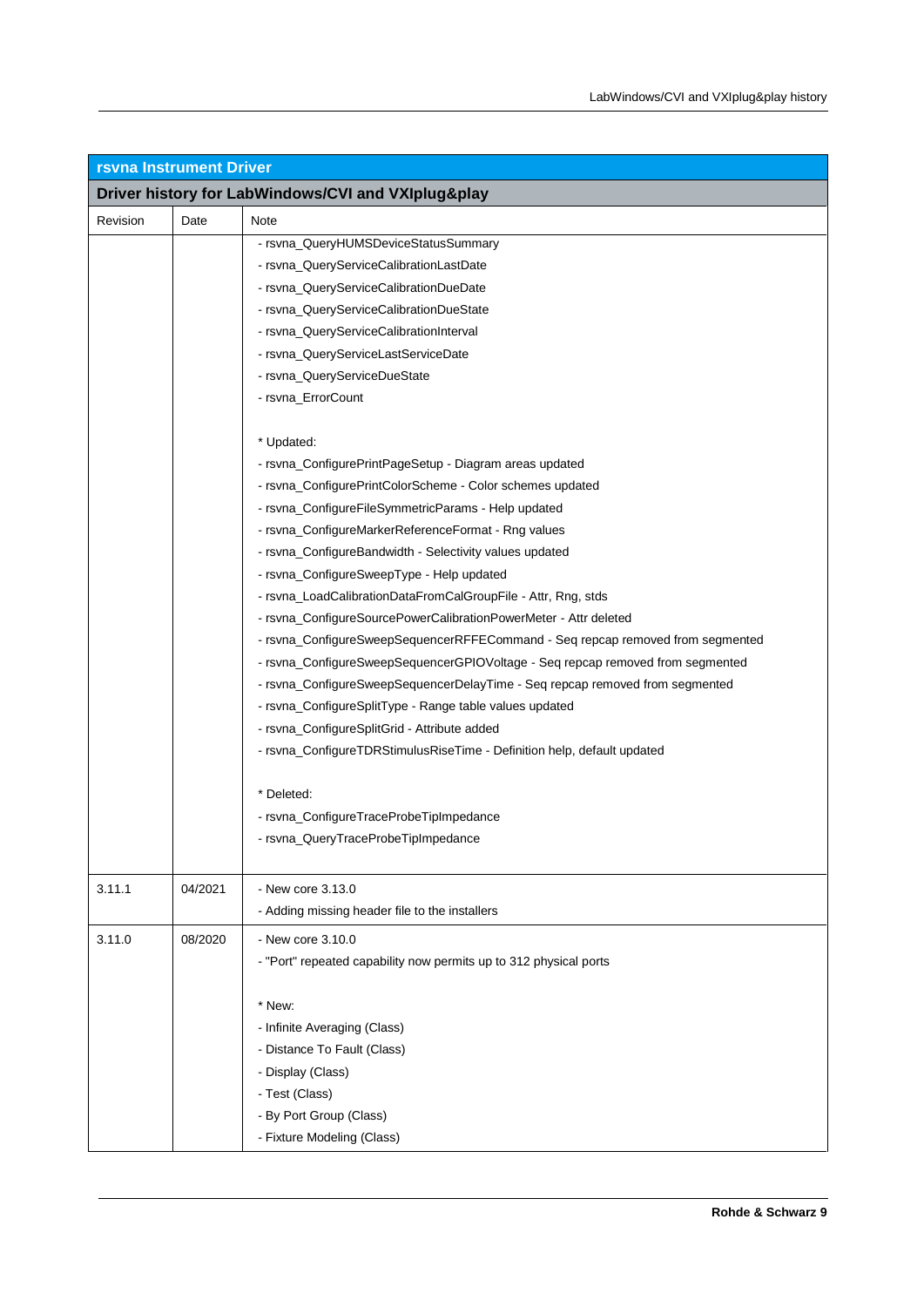| <b>rsvna Instrument Driver</b> |      |                                                       |  |
|--------------------------------|------|-------------------------------------------------------|--|
|                                |      | Driver history for LabWindows/CVI and VXIplug&play    |  |
| Revision                       | Date | Note                                                  |  |
|                                |      | - Harmonic (Class)                                    |  |
|                                |      | - Info Window (Class)                                 |  |
|                                |      | - Menu Key (Class)                                    |  |
|                                |      | - TDR (Class)                                         |  |
|                                |      | - Data Memory (Class)                                 |  |
|                                |      | - rsvna_FileListofFavoriteRecallSet                   |  |
|                                |      | - rsvna_ConfigurePrintColorScheme                     |  |
|                                |      | - rsvna_FileStoreDistancetoFaultCableTypes            |  |
|                                |      | - rsvna_FileLoadDistancetoFaultCableTypes             |  |
|                                |      | - rsvna_FileAddedComment                              |  |
|                                |      | - rsvna_ConfigureFileSymmetricParams                  |  |
|                                |      | - rsvna_DefineSweepandMeasurement                     |  |
|                                |      | - rsvna_DefineSweepandMeasurementWithArguments        |  |
|                                |      | - rsvna_QuerySweepandMeasurementDefinition            |  |
|                                |      | - rsvna_ConfigureTraceDisplayLabel                    |  |
|                                |      | - rsvna_ConfigureTraceProbeTipImpedance               |  |
|                                |      | - rsvna_QueryTraceProbeTipImpedance                   |  |
|                                |      | - rsvna_TraceUserDefinedMathFormatted                 |  |
|                                |      | - rsvna_ConfigureTraceMathFormattedState              |  |
|                                |      | - rsvna_ConfigureTraceMathFormattedFunction           |  |
|                                |      | - rsvna_ConfigureTimeDomainVSWREnabled                |  |
|                                |      | - rsvna_ConfigureTraceStatisticalReference            |  |
|                                |      | - rsvna_ConfigureTraceStatisticalManualReferenceLevel |  |
|                                |      | - rsvna_ConfigureTraceStatisticalManualReferencePhase |  |
|                                |      | - rsvna_ConfigureTraceStatisticalReferenceMarker      |  |
|                                |      | - rsvna_ConfigureTraceStatisticalReferenceRange       |  |
|                                |      | - rsvna_ConfigureTraceStatisticalCompressionPhase     |  |
|                                |      | - rsvna_TraceDataExtrapolation                        |  |
|                                |      | - rsvna_ConfigureLimitLineSegmentFormula              |  |
|                                |      | - rsvna_ConfigureLimitLineSegmentInterpolation        |  |
|                                |      | - rsvna_QueryLimitLineFailData                        |  |
|                                |      | - rsvna_ConfigureMarkerReferenceFormat                |  |
|                                |      | - rsvna_ConfigureMarkerThreshold                      |  |
|                                |      | - rsvna_ConfigureMarkerCoupledMarkers                 |  |
|                                |      | - rsvna_ConfigureMarkerCouplingType                   |  |
|                                |      | - rsvna_ConfigureMarkerExcursion                      |  |
|                                |      | - rsvna_ConfigureMarkerMultiplePeakExcursion          |  |
|                                |      | - rsvna_ConfigureMarkerMultiplePeakThreshold          |  |
|                                |      | - rsvna_ConfigureSweepSegmentPortLevel                |  |
|                                |      | - rsvna_SelectCalibrationTypeSimple                   |  |
|                                |      | - rsvna_ConfigureMulticalibrationType                 |  |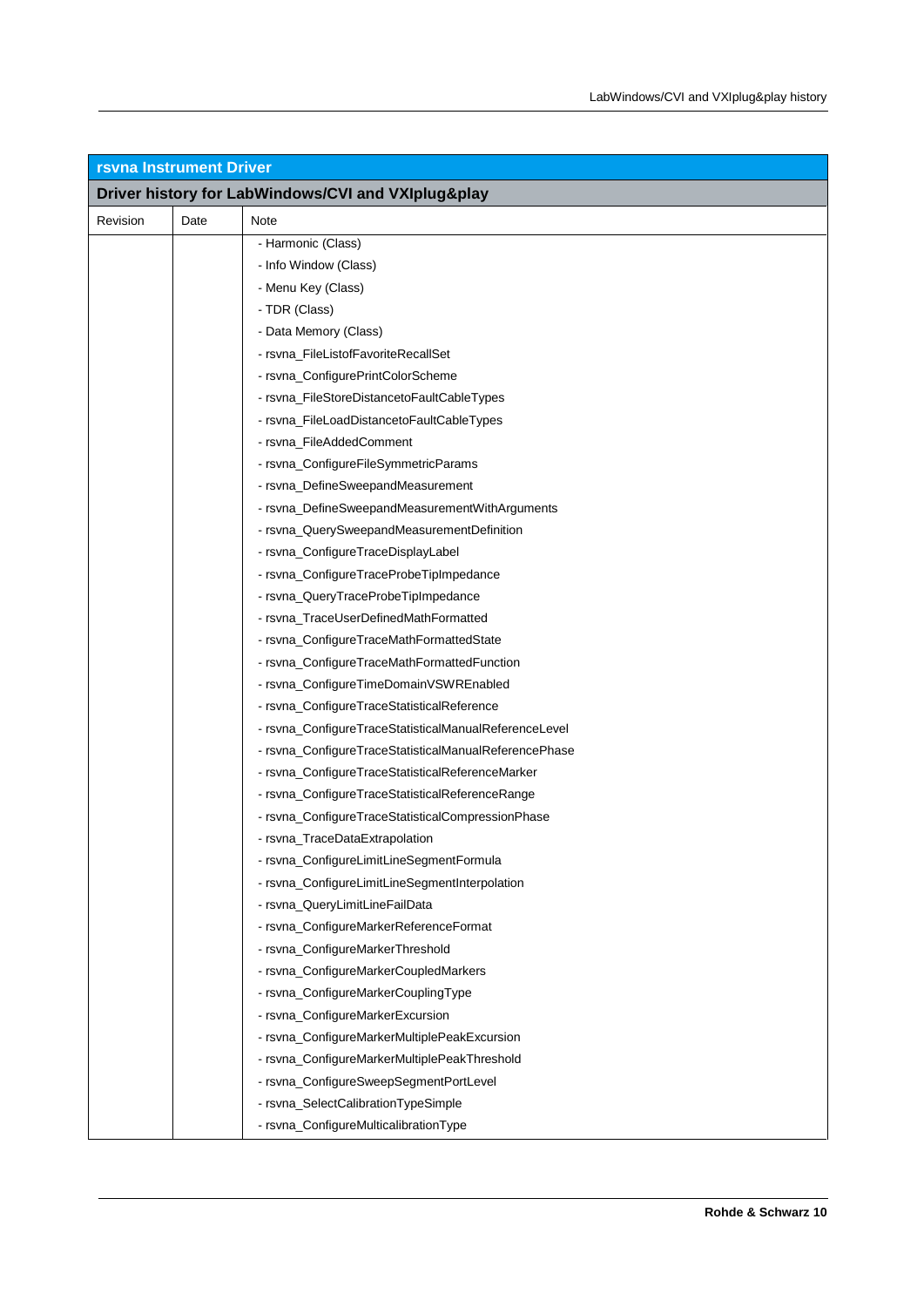| <b>rsvna Instrument Driver</b> |      |                                                                          |  |
|--------------------------------|------|--------------------------------------------------------------------------|--|
|                                |      | Driver history for LabWindows/CVI and VXIplug&play                       |  |
| Revision                       | Date | Note                                                                     |  |
|                                |      | - rsvna ConfigureCalibrationAutoMinimumConnect                           |  |
|                                |      | - rsvna_ConfigureCalibrationAutoCommonPort                               |  |
|                                |      | - rsvna_CalibrationTerminateSystemErrorCorrection                        |  |
|                                |      | - rsvna_CalibrationClean                                                 |  |
|                                |      | - rsvna_ConfigureCalibrationWaveCorrectionEnabled                        |  |
|                                |      | - rsvna_ConfigureCalibrationCalculateAfterDeembed                        |  |
|                                |      | - rsvna_ConfigureCalibrationStandard                                     |  |
|                                |      | - rsvna_ConfigureSourcePowerFlatnessCalibrationState                     |  |
|                                |      | - rsvna_ConfigureSourcePowerFlatnessCalibrationMethod                    |  |
|                                |      | - rsvna_ConfigureSourcePowerCalibrationGeneratorMinimumSettlingDelay     |  |
|                                |      | - rsvna_ConfigureSourcePowerSweepEndMode                                 |  |
|                                |      | - rsvna_ConfigureSourcePowerSweepEndSettlingDelay                        |  |
|                                |      | - rsvna_ConfigureReferenceReceiverEnabled                                |  |
|                                |      | - rsvna_ConfigureGPIORange                                               |  |
|                                |      | - rsvna_QueryGPIOShunt                                                   |  |
|                                |      | - rsvna_GPIOStartAllMeasurements                                         |  |
|                                |      | - rsvna_ConfigureGPIOMeasurementTime                                     |  |
|                                |      | - rsvna_QueryGPIOSum                                                     |  |
|                                |      | - rsvna_GPIOCurrentMeasurement                                           |  |
|                                |      | - rsvna_GPIOCurrentMeasurementAll                                        |  |
|                                |      | - rsvna_GPIOVoltageMeasurement                                           |  |
|                                |      | - rsvna_GPIOVoltageMeasurementAll                                        |  |
|                                |      | - rsvna_ConfigureParallelMeasurementPortGroupsPortOrder                  |  |
|                                |      | - rsvna_ConfigureParallelMeasurementPortGroupsWithFrequencyOffsetEnabled |  |
|                                |      | - rsvna_QueryParallelMeasurementPortGroupsStateIndicationWarning         |  |
|                                |      | - rsvna_ConfigureFrequencyConversionMixer                                |  |
|                                |      | - rsvna_ConfigureAGCAllAAndBWaves                                        |  |
|                                |      | - rsvna_ConfigureAGCSegmentAllAAndBWaves                                 |  |
|                                |      | - rsvna_LoadSingleEndedPortCircuitModelDataInverted                      |  |
|                                |      | - rsvna_ConfigureVirtualNetworkGroundLoopPerPortGroup                    |  |
|                                |      | - rsvna_ConfigureStartInPreset                                           |  |
|                                |      | - rsvna_ConfigureSetAllTracesto0                                         |  |
|                                |      | - rsvna_ConfigureUserPortOptionalColumns                                 |  |
|                                |      | - rsvna_ConfigureDisplayTitle                                            |  |
|                                |      | - rsvna_ConfigureDisplayNumberofTraceColours                             |  |
|                                |      | - rsvna_QuerySystemSCPICommands                                          |  |
|                                |      | - rsvna_QueryImplementedSCPICommands                                     |  |
|                                |      | - rsvna_SystemHelpSyntax                                                 |  |
|                                |      | - rsvna_ConfigureGPIBSupresses                                           |  |
|                                |      | - rsvna_ConfigureHostname                                                |  |
|                                |      | - rsvna_DisplayCorrectionWizardDialog                                    |  |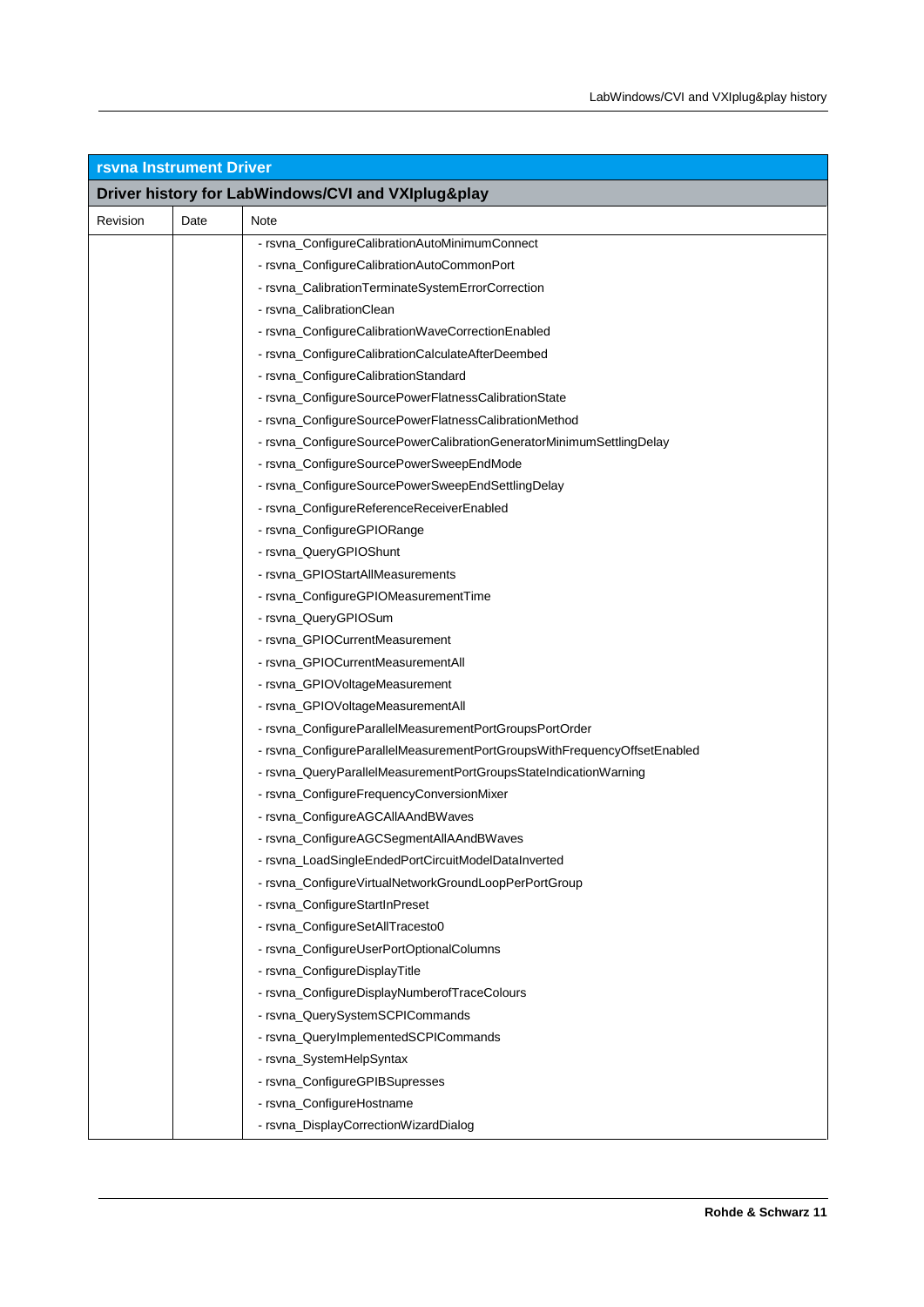| <b>rsvna Instrument Driver</b> |      |                                                                                      |  |
|--------------------------------|------|--------------------------------------------------------------------------------------|--|
|                                |      | Driver history for LabWindows/CVI and VXIplug&play                                   |  |
| Revision                       | Date | Note                                                                                 |  |
|                                |      | - rsvna_QueryExternalSwitchMatrices                                                  |  |
|                                |      | - rsvna_QuerySwitchMatrixSerialNumber                                                |  |
|                                |      | - rsvna_SetAttributeViInt64                                                          |  |
|                                |      | - rsvna_GetAttributeViInt64                                                          |  |
|                                |      | - rsvna_SetAttributeRawString                                                        |  |
|                                |      | - rsvna_GetAttributeRawString                                                        |  |
|                                |      |                                                                                      |  |
|                                |      | * Updated:                                                                           |  |
|                                |      | - rsvna_ConfigureTraceFormat - Trace formats updated                                 |  |
|                                |      | - rsvna_AddLimitLineSegment - Bug fixed, segment parameter now reserved              |  |
|                                |      | - rsvna_ConfigureCircleLimitCheck - Ripple Check is now Circle Check                 |  |
|                                |      | - rsvna_ConfigureMarkerProperties - Fixed Marker values, help updated                |  |
|                                |      | - rsvna_MarkerSearch - Search types updated                                          |  |
|                                |      | - rsvna_ConfigureAverageMode - Modes, help updated                                   |  |
|                                |      | - rsvna_ConfigureSweepMeasDelay - Delay range updated                                |  |
|                                |      | - rsvna_ConfigureSweepType - Sweep Types updated                                     |  |
|                                |      | - rsvna_InsertNewSegment - Breaking: Parameters added                                |  |
|                                |      | - rsvna_RedefineSegment - Breaking: Parameters added                                 |  |
|                                |      | - rsvna_ConfigureConnector - Connectors updated, ring value names and help corrected |  |
|                                |      | - rsvna_ReadCalibrationData - Error Terms, helps updated                             |  |
|                                |      | - rsvna_WriteCalibrationData - Error Terms, helps updated                            |  |
|                                |      | - rsvna_ReadCalibrationDataPort - Error Terms, helps updated                         |  |
|                                |      | - rsvna_WriteCalibrationDataPort - Error Terms, helps updated                        |  |
|                                |      | - rsvna_ReadSwitchMatrixCalibrationData - Error Terms updated                        |  |
|                                |      | - rsvna_WriteSwitchMatrixCalibrationData - Error Terms updated                       |  |
|                                |      | - rsvna_ReadSwitchMatrixCalibrationDataPort - Error Terms updated                    |  |
|                                |      | - rsvna_WriteSwitchMatrixCalibrationDataPort - Error Terms updated                   |  |
|                                |      | - rsvna_QueryCalibrationDataParametersSpecific - Types updated                       |  |
|                                |      | - rsvna_QueryCalibrationDataParametersPortSpecific - Types updated                   |  |
|                                |      | - rsvna_DeleteCalibrationKit - Help updated                                          |  |
|                                |      | - rsvna_ConfigureCalibrationStandardWithLabel - Breaking: Many changes               |  |
|                                |      | - rsvna_DeleteCalibrationKitWithLabel - Help updated                                 |  |
|                                |      | - rsvna_QuerySourcePowerCalibrationDataParameters - Setting types, help updated      |  |
|                                |      | - rsvna_PowerMeterSavePowerLossList - Breaking: Channel parameter added              |  |
|                                |      | - rsvna_PowerMeterLoadPowerLossList - Breaking: Channel parameter added              |  |
|                                |      | - rsvna_ConfigureFrequencyConversionMeasurementMode - Modes updated; bug fixed       |  |
|                                |      | - rsvna_ConfigureAGCMode - Range table, default updated, parameter reserved          |  |
|                                |      | - rsvna_ConfigureAUXTriggerOut - Per Point parameter (bool) now Interval (int)       |  |
|                                |      | - rsvna_ConfigureVirtualNetworkSingleEndedPort - Ring value errors fixed             |  |
|                                |      | - rsvna_ConfigureVirtualNetworkBalancedData - Interchange values updated             |  |
|                                |      | - rsvna_ConfigureVirtualNetworkDifferentialMatchData - Helps                         |  |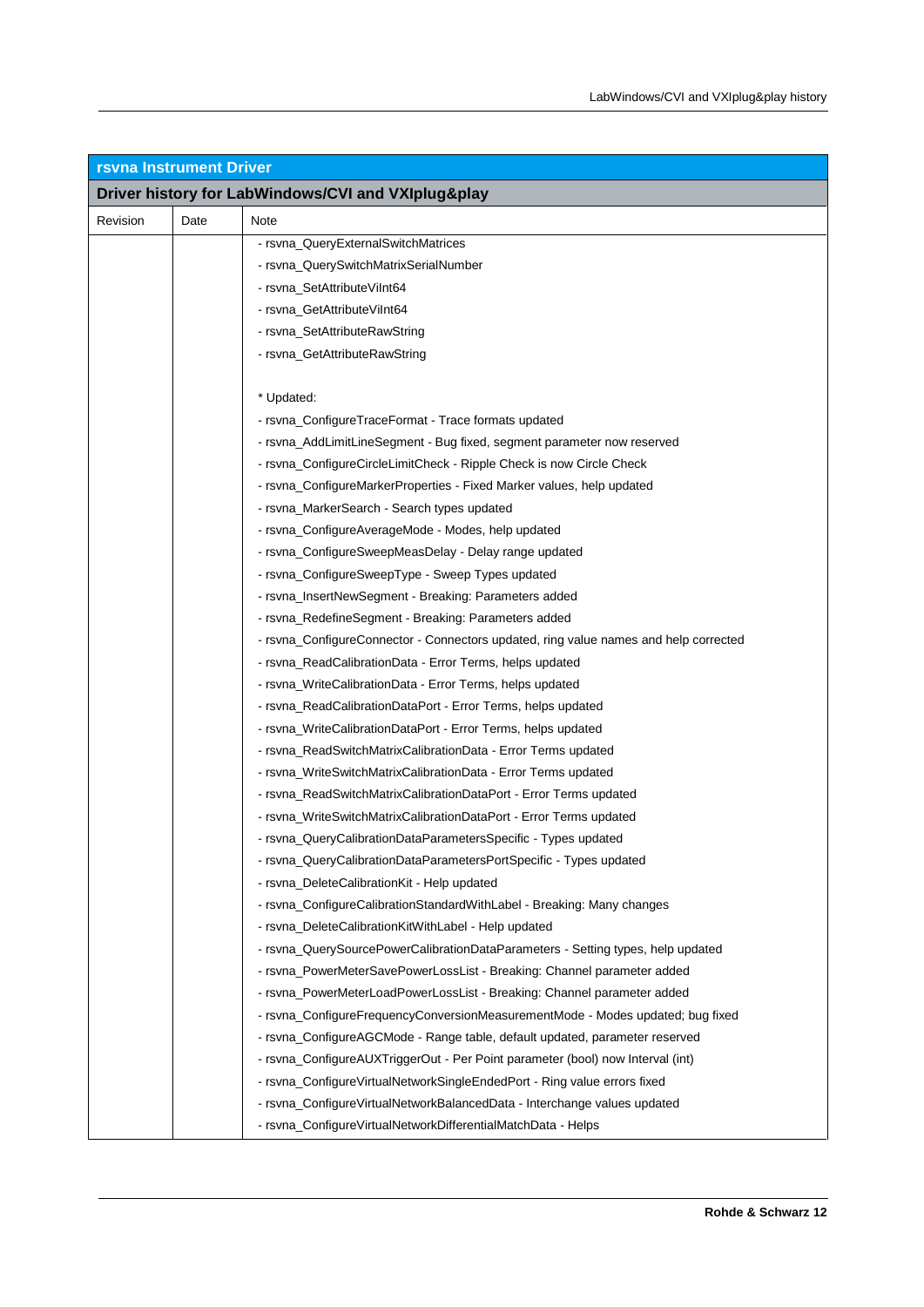| <b>rsvna Instrument Driver</b> |                                                    |                                                                                   |  |  |
|--------------------------------|----------------------------------------------------|-----------------------------------------------------------------------------------|--|--|
|                                | Driver history for LabWindows/CVI and VXIplug&play |                                                                                   |  |  |
| Revision                       | Date                                               | Note                                                                              |  |  |
|                                |                                                    | - rsvna DiagramAreaCatalog - Window is now Reserved                               |  |  |
|                                |                                                    | - rsvna_ConfigureColorScheme - Schemes updated                                    |  |  |
|                                |                                                    | - rsvna_ConfigureCalibrationAutoAveraging - Avaraging now Averaging               |  |  |
|                                |                                                    | - rsvna_SetStatusRegister - Ring values now constants                             |  |  |
|                                |                                                    | - rsvna_GetStatusRegister - Ring values now constants                             |  |  |
|                                |                                                    | - rsvna_ConfigureSwitchMatrixState - Bug fixed, correctly resets Matrix repcap    |  |  |
|                                |                                                    | - rsvna_SetOPCTimeout - Timeout control changed to Vilnt32                        |  |  |
|                                |                                                    | - rsvna_GetOPCTimeout - Timeout control changed to Vilnt32                        |  |  |
| 2.50.0                         | 01/2019                                            | - New core 3.x.x                                                                  |  |  |
|                                |                                                    | - Added compatibility support for R&S ZNA Network Analyzer                        |  |  |
|                                |                                                    | * New                                                                             |  |  |
|                                |                                                    | - rsvna_ConfigureAutoSystemErrQuery                                               |  |  |
|                                |                                                    | - rsvna_ConfigureMultiThreadLocking                                               |  |  |
|                                |                                                    | - rsvna_GetAttributeRepCapName                                                    |  |  |
|                                |                                                    | - rsvna_GetOPCTimeout                                                             |  |  |
|                                |                                                    | - rsvna_SetOPCTimeout                                                             |  |  |
|                                |                                                    |                                                                                   |  |  |
|                                |                                                    | * Modified                                                                        |  |  |
|                                |                                                    | - rsvna_ConfigureErrorChecking - changed API: added last parameter statusChecking |  |  |
| 2.42.0                         | 01/2018                                            | * Breaking Changes:                                                               |  |  |
|                                |                                                    | - Changed "Block Data" array parameter to content of a "Touchstone File":         |  |  |
|                                |                                                    | rsvna_ConfigureVirtualNetworkSingleEndedData                                      |  |  |
|                                |                                                    | rsvna_ConfigureVirtualNetworkBalancedData                                         |  |  |
|                                |                                                    | rsvna_ConfigureVirtualNetworkDifferentialMatchData                                |  |  |
| 2.41.0                         | 12/2017                                            | * Modified:                                                                       |  |  |
|                                |                                                    | - rsvna_WriteFromFileToInstrument - fixed                                         |  |  |
|                                |                                                    | - added rsvna_queryDataUnknownLengthString_ReadCallback:                          |  |  |
|                                |                                                    | RSVNA_ATTR_FILE_RECALL_SET_CATALOG                                                |  |  |
|                                |                                                    | RSVNA_ATTR_TRACE_CHANNEL_CATALOG                                                  |  |  |
|                                |                                                    | RSVNA_ATTR_TRACE_CHANNEL_CATALOG_BALANCED_PORTS                                   |  |  |
|                                |                                                    | RSVNA_ATTR_TRACE_CATALOG                                                          |  |  |
|                                |                                                    | RSVNA_ATTR_TRACE_NAME_CATALOG                                                     |  |  |
|                                |                                                    | RSVNA_ATTR_TRACE_RESPONSE_S_DATA_CATALOG                                          |  |  |
|                                |                                                    | RSVNA_ATTR_CALIBRATION_CONNECTOR_TYPE_CATALOG                                     |  |  |
|                                |                                                    | RSVNA_ATTR_CHANNEL_CATALOG                                                        |  |  |
|                                |                                                    | RSVNA ATTR DISPLAY DIAGRAM AREA CATALOG                                           |  |  |
|                                |                                                    | RSVNA_ATTR_DISPLAY_TRACE_DIAGRAM_AREA_CATALOG                                     |  |  |
| 2.40.0                         | 04/2017                                            | * Analyzer port number extended from 8 to 24                                      |  |  |
|                                |                                                    | * New:                                                                            |  |  |
|                                |                                                    | - rsvna_TraceExportDataPortsVariable                                              |  |  |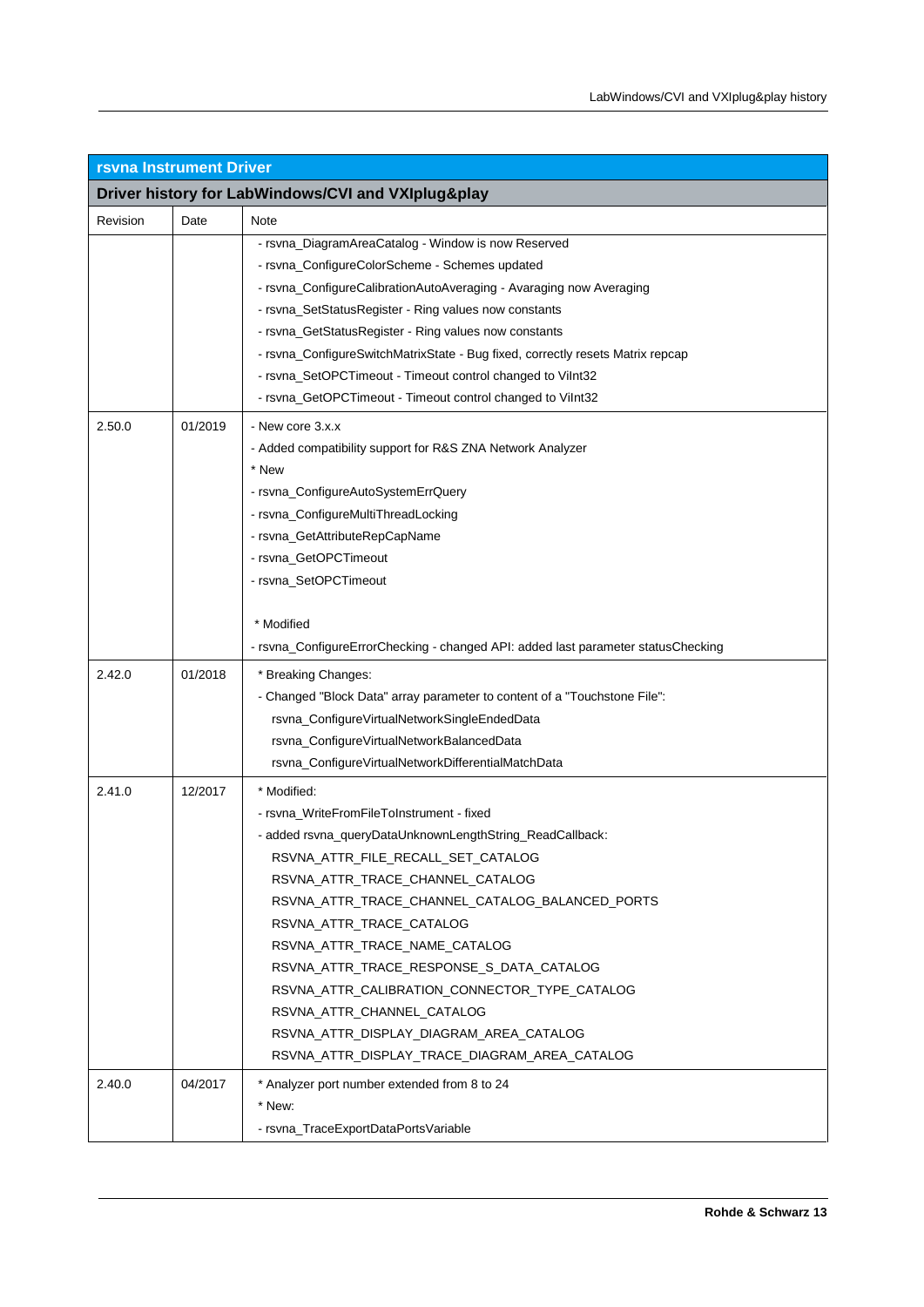| <b>rsvna Instrument Driver</b>                     |         |                                                                                                                                                                                                                                                                                                                                                                                                                                                                                                                                                                                                                                                                                                                                                                                                                                                                                           |  |
|----------------------------------------------------|---------|-------------------------------------------------------------------------------------------------------------------------------------------------------------------------------------------------------------------------------------------------------------------------------------------------------------------------------------------------------------------------------------------------------------------------------------------------------------------------------------------------------------------------------------------------------------------------------------------------------------------------------------------------------------------------------------------------------------------------------------------------------------------------------------------------------------------------------------------------------------------------------------------|--|
| Driver history for LabWindows/CVI and VXIplug&play |         |                                                                                                                                                                                                                                                                                                                                                                                                                                                                                                                                                                                                                                                                                                                                                                                                                                                                                           |  |
| Revision                                           | Date    | Note                                                                                                                                                                                                                                                                                                                                                                                                                                                                                                                                                                                                                                                                                                                                                                                                                                                                                      |  |
|                                                    |         | * Breaking changes:<br>- rsvna_ConfigureCalibrationStandard - deleted, replacement is<br>rsvna_ConfigureCalibrationStandardExt                                                                                                                                                                                                                                                                                                                                                                                                                                                                                                                                                                                                                                                                                                                                                            |  |
| 2.30.0                                             | 11/2016 | * Added more rigorous check for Repeated Capabilities<br>* New:<br>- rsvna_ClearStatus<br>- rsvna_IDQueryResponse<br>- rsvna_ProcessAllPreviousCommands<br>- rsvna_QueryOPC<br>- rsvna_SetFastSweepMode<br>- rsvna SetVISATimeout<br>- rsvna_GetVISATimeout<br>* Breaking Changes:<br>- rsvna AddCalibrationKitAuto - added Timeout to API<br>- rsvna_CalibrationAutoSimplified - added Timeout to API<br>- rsvna_CalibrationAutoTypeSimplified - added Timeout to API<br>- rsvna_CalibrationAutoType - added Timeout to API<br>- rsvna_CalibrationAuto - added Timeout to API<br>- rsvna_ConfigureCalibrationKitAuto - added Timeout to API<br>* Modified:<br>- rsvna_SelectRatios - SCPI command parameters corrected for Ratios 2 (b2/a2 Src Port 2) and 3<br>(b1/a2 Src Port 2)<br>- rsvna_RecallSetManager - when loading Recall Set, dynamic repeated capabilities are synchronized |  |
| 2.21.0                                             | 10/2015 | with instrument's<br>* New:<br>- rsvna SelectPowerSensorMeasurement<br>- rsvna_ConfigureFrequencyMinMax<br>- rsvna_ConfigureDisplayUpdate<br>- rsvna_DisplayUpdateOnce<br>- rsvna_ConfigureMarkerState<br>* Modified:                                                                                                                                                                                                                                                                                                                                                                                                                                                                                                                                                                                                                                                                     |  |
|                                                    |         | - rsvna_SelectRatios - SCPI command parameter array corrected<br>- Line 3 (MM) Standard SCPI command parameter (value 9) corrected in these functions:<br>- rsvna_QueryCalibrationUnitCharacterizationData<br>- rsvna_ConfigureCalibrationStandard<br>- rsvna_ConfigureCalibrationStandardExt<br>- rsvna_LoadCalibrationKit<br>- rsvna_ConfigureCalibrationStandardWithLabel<br>- rsvna_LoadCalibrationKitWithLabel<br>- rsvna_ReadCalibrationKitWithLabelSParameterData                                                                                                                                                                                                                                                                                                                                                                                                                  |  |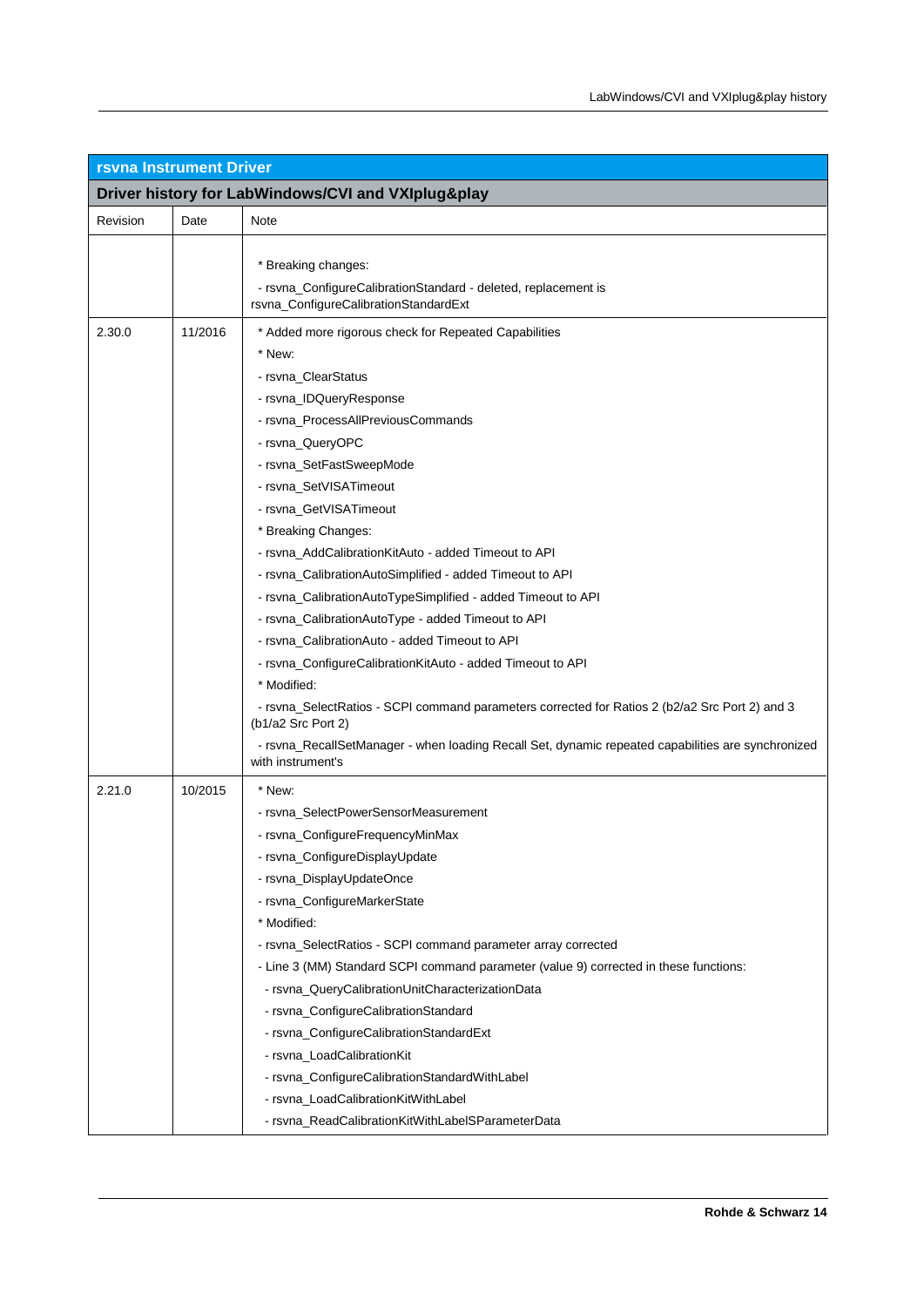| <b>rsvna Instrument Driver</b> |                                                    |                                                                                                                                                                                                                                                                                                                                                                                                                                                                                                                                                                                                                                                                                                                                                                                                                                                                                                                                                                                                                                                                                                                                                                                                                                                                                                                                                                                                                               |  |
|--------------------------------|----------------------------------------------------|-------------------------------------------------------------------------------------------------------------------------------------------------------------------------------------------------------------------------------------------------------------------------------------------------------------------------------------------------------------------------------------------------------------------------------------------------------------------------------------------------------------------------------------------------------------------------------------------------------------------------------------------------------------------------------------------------------------------------------------------------------------------------------------------------------------------------------------------------------------------------------------------------------------------------------------------------------------------------------------------------------------------------------------------------------------------------------------------------------------------------------------------------------------------------------------------------------------------------------------------------------------------------------------------------------------------------------------------------------------------------------------------------------------------------------|--|
|                                | Driver history for LabWindows/CVI and VXIplug&play |                                                                                                                                                                                                                                                                                                                                                                                                                                                                                                                                                                                                                                                                                                                                                                                                                                                                                                                                                                                                                                                                                                                                                                                                                                                                                                                                                                                                                               |  |
| Revision                       | Date                                               | Note                                                                                                                                                                                                                                                                                                                                                                                                                                                                                                                                                                                                                                                                                                                                                                                                                                                                                                                                                                                                                                                                                                                                                                                                                                                                                                                                                                                                                          |  |
| 2.20.2                         | 01/2015                                            | * Modified:<br>- rsvna_ActivatePowerCalibrations - added Channel parameter<br>- RSVNA_ATTR_CALIBRATION_CONNECTOR_TYPE_CATALOG - repeated capability 'Channel'<br>removed<br>* Deleted:<br>- RSVNA_ATTR_SWEEP_SEGMENT_NUMBER duplicated, use<br>RSVNA_ATTR_QUERY_SWEEP_SEGMENT_COUNT instead                                                                                                                                                                                                                                                                                                                                                                                                                                                                                                                                                                                                                                                                                                                                                                                                                                                                                                                                                                                                                                                                                                                                   |  |
| 2.20.1                         | 12/2014                                            | * Added support for ZND instrument                                                                                                                                                                                                                                                                                                                                                                                                                                                                                                                                                                                                                                                                                                                                                                                                                                                                                                                                                                                                                                                                                                                                                                                                                                                                                                                                                                                            |  |
| 2.20.0                         | 07/2014                                            | * Support for firmware version 2.20<br>* New:<br>- rsvna_ConfigureLogicalPortReferenceImpedanceDefault<br>- rsvna_DeleteMemoryTraceAll<br>- rsvna_DeleteMemoryTraceAllChannel<br>- rsvna_ConfigureCalibrationStandardExt<br>- rsvna_ConfigureCalibrationDelayMode<br>- rsvna_LoadCalibrationKitWithLabel<br>- rsvna_ReadCalibrationKitWithLabelSParameterData<br>- rsvna_ConfigureRFFESettings<br>- rsvna_ConfigureRFFECommand<br>- rsvna_ConfigureGPIO<br>- rsvna_QuerySweepSequencerCount<br>- rsvna_DeleteAllSweepSequencerItems<br>- rsvna_ConfigureSweepSequencerRFFECommand<br>- rsvna_ConfigureSweepSequencerGPIOVoltage<br>- rsvna_ConfigureSweepSequencerDelayTime<br>- rsvna_DefineParallelMeasurementPortGroup<br>- rsvna_ConfigureParallelMeasurementPortGroupName<br>- rsvna ConfigureParallelMeasurementNumberOfPorts<br>- rsvna_ConfigureParallelMeasurementDUTPort<br>- rsvna_ConfigureOffsetCompensation<br>- rsvna_DefineVirtualNetworkPortSet<br>- rsvna_ImportFixtureCompensation<br>- rsvna_ExportFixtureCompensation<br>- rsvna_ConfigureRemoteEncoding<br>- rsvna_QueryProgramReturnValue<br>* Modified:<br>- Removed range checking of attribute RSVNA_ATTR_STIMULUS_INTERNAL_SOURCE_POWER<br>- rsvna_TraceExportDataPorts - changed API<br>- rsvna_ConfigureCalibrationStandardWithLabel<br>- rsvna_ConfigureVirtualNetworkSingleEndedPort<br>- rsvna_ConfigureVirtualNetworkSingleEndedCircuitModel |  |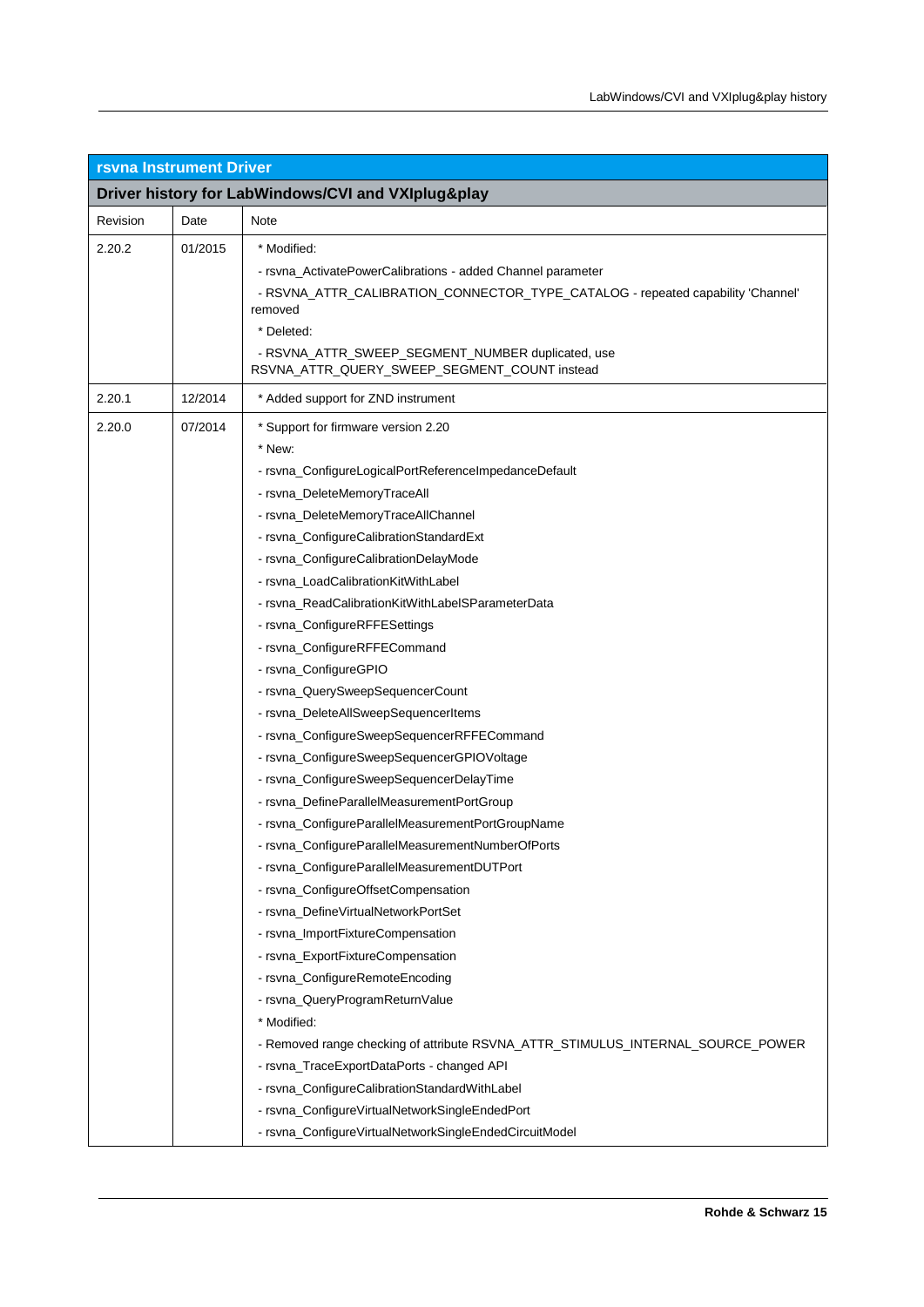| <b>rsvna Instrument Driver</b>                     |         |                                                                  |  |
|----------------------------------------------------|---------|------------------------------------------------------------------|--|
| Driver history for LabWindows/CVI and VXIplug&play |         |                                                                  |  |
| Revision                                           | Date    | Note                                                             |  |
|                                                    |         | - rsvna_ConfigureVirtualNetworkBalancedPort                      |  |
|                                                    |         | - rsvna_ConfigureVirtualNetworkBalancedCircuitModel              |  |
|                                                    |         | - rsvna_ConfigureVirtualNetworkPortPair                          |  |
|                                                    |         | - rsvna_ConfigureVirtualNetworkPortPairCircuitModel              |  |
|                                                    |         | - rsvna_ConfigureVirtualNetworkGroundLoop                        |  |
|                                                    |         | - rsvna_ConfigureVirtualNetworkGroundLoopCircuitModel            |  |
|                                                    |         | 2013-10-18, Martin Krcmar                                        |  |
|                                                    |         | * Version 1.93.0                                                 |  |
|                                                    |         | * Support for firmware version 1.93                              |  |
|                                                    |         | * New:                                                           |  |
|                                                    |         | - rsvna_TraceImportDataAutoDistribute                            |  |
|                                                    |         | - rsvna_QueryCalibrationDataParametersSpecific                   |  |
|                                                    |         | - rsvna_QueryCalibrationDataParametersPortSpecific               |  |
|                                                    |         | - rsvna_QuerySourcePowerCalibrationDataParametersSwitchingMatrix |  |
|                                                    |         | - rsvna_DefineVirtualNetworkPortPair                             |  |
|                                                    |         | - rsvna_DeleteVirtualNetworkPortPair                             |  |
|                                                    |         | - rsvna_ConfigureVirtualNetworkPortPairState                     |  |
|                                                    |         | - rsvna_ConfigureVirtualNetworkPortPair                          |  |
|                                                    |         | - rsvna_ConfigureVirtualNetworkPortPairCircuitModel              |  |
|                                                    |         | - rsvna_LoadPortPairCircuitModelData                             |  |
|                                                    |         | - rsvna_ConfigureVirtualNetworkGroundLoopState                   |  |
|                                                    |         | - rsvna_ConfigureVirtualNetworkGroundLoop                        |  |
|                                                    |         | - rsvna_ConfigureVirtualNetworkGroundLoopCircuitModel            |  |
|                                                    |         | - rsvna_LoadGroundLoopCircuitModelData                           |  |
|                                                    |         | - rsvna_ConfigureVirtualNetworkDifferentialMatchState            |  |
|                                                    |         | - rsvna_ConfigureVirtualNetworkDifferentialMatch                 |  |
|                                                    |         | - rsvna_ConfigureVirtualNetworkDifferentialMatchData             |  |
|                                                    |         | - rsvna_ConfigureVirtualNetworkDifferentialMatchCircuitModel     |  |
|                                                    |         | - rsvna LoadDifferentialMatchCircuitModelData                    |  |
|                                                    |         | - rsvna_ConfigureRemotePreset                                    |  |
|                                                    |         | * Modified:                                                      |  |
|                                                    |         | - rsvna_QuerySourcePowerCalibrationDataParameters                |  |
| 1.93.0                                             | 10/2013 | * Support for firmware version 1.93                              |  |
|                                                    |         | * New:                                                           |  |
|                                                    |         | - rsvna_TraceImportDataAutoDistribute                            |  |
|                                                    |         | - rsvna_QueryCalibrationDataParametersSpecific                   |  |
|                                                    |         | - rsvna_QueryCalibrationDataParametersPortSpecific               |  |
|                                                    |         | - rsvna_QuerySourcePowerCalibrationDataParametersSwitchingMatrix |  |
|                                                    |         | - rsvna_DefineVirtualNetworkPortPair                             |  |
|                                                    |         |                                                                  |  |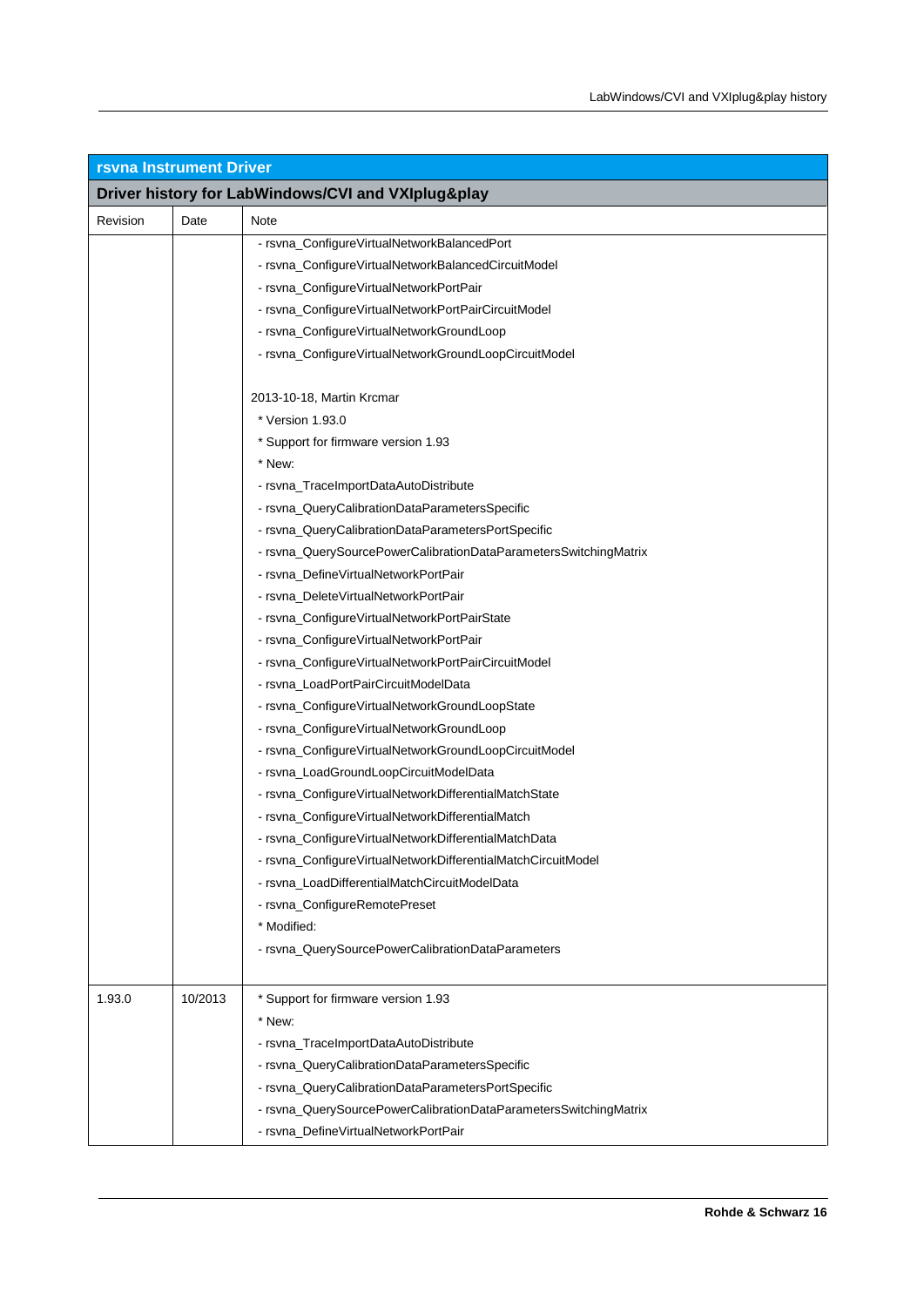| <b>rsvna Instrument Driver</b>                     |         |                                                               |  |
|----------------------------------------------------|---------|---------------------------------------------------------------|--|
| Driver history for LabWindows/CVI and VXIplug&play |         |                                                               |  |
| Revision                                           | Date    | Note                                                          |  |
|                                                    |         | - rsvna DeleteVirtualNetworkPortPair                          |  |
|                                                    |         | - rsvna_ConfigureVirtualNetworkPortPairState                  |  |
|                                                    |         | - rsvna_ConfigureVirtualNetworkPortPair                       |  |
|                                                    |         | - rsvna_ConfigureVirtualNetworkPortPairCircuitModel           |  |
|                                                    |         | - rsvna_LoadPortPairCircuitModelData                          |  |
|                                                    |         | - rsvna_ConfigureVirtualNetworkGroundLoopState                |  |
|                                                    |         | - rsvna_ConfigureVirtualNetworkGroundLoop                     |  |
|                                                    |         | - rsvna_ConfigureVirtualNetworkGroundLoopCircuitModel         |  |
|                                                    |         | - rsvna_LoadGroundLoopCircuitModelData                        |  |
|                                                    |         | - rsvna_ConfigureVirtualNetworkDifferentialMatchState         |  |
|                                                    |         | - rsvna_ConfigureVirtualNetworkDifferentialMatch              |  |
|                                                    |         | - rsvna_ConfigureVirtualNetworkDifferentialMatchData          |  |
|                                                    |         | - rsvna_ConfigureVirtualNetworkDifferentialMatchCircuitModel  |  |
|                                                    |         | - rsvna_LoadDifferentialMatchCircuitModelData                 |  |
|                                                    |         | - rsvna_ConfigureRemotePreset                                 |  |
|                                                    |         | * Modified:                                                   |  |
|                                                    |         | - rsvna_QuerySourcePowerCalibrationDataParameters             |  |
| 1.90.0                                             | 08/2013 | * Support for firmware version 1.90                           |  |
|                                                    |         | * New:                                                        |  |
|                                                    |         | - rsvna_SelectBalancedPortsSParameters                        |  |
|                                                    |         | - rsvna_TraceListBalancedPorts                                |  |
|                                                    |         | - rsvna_SelectCalibrationTypeExtended                         |  |
|                                                    |         | - rsvna_LoadCalibrationKitByGenderFromFile                    |  |
|                                                    |         | - rsvna_LoadCalibrationKitByGenderFromPool                    |  |
|                                                    |         | - rsvna_QueryCalibrationKitData                               |  |
|                                                    |         | - rsvna_QueryCalibrationKitInfo                               |  |
|                                                    |         | - rsvna_ConfigureVirtualNetworkSingleEndedData                |  |
|                                                    |         | - rsvna_ConfigureVirtualNetworkBalancedData                   |  |
|                                                    |         | - rsvna_QuerySwitchMatrixRelayCount                           |  |
|                                                    |         | - rsvna_Configure User Defined Physical Port                  |  |
|                                                    |         | - rsvna_DeleteUserDefinedPhysicalPorts                        |  |
|                                                    |         | - RSVNA_ATTR_INIT_WAIT_STATE                                  |  |
|                                                    |         | - RSVNA_ATTR_LOGICAL_PORT_ALINGMENT                           |  |
|                                                    |         | * Modified:                                                   |  |
|                                                    |         | - rsvna_SelectCalibrationType                                 |  |
|                                                    |         | - rsvna_ConfigureVirtualNetworkSingleEndedPort                |  |
|                                                    |         | - rsvna_ConfigureSweepNumberOfPoints - range fixed            |  |
| 1.80.0                                             | 03/2013 | * Support for firmware version 1.80                           |  |
|                                                    |         | * New:                                                        |  |
|                                                    |         | - rsvna_ConfigureMarkerTargetFormat                           |  |
|                                                    |         | - rsvna_GenerateDefaultCalibrationAutoAssignmentWithDetection |  |
|                                                    |         |                                                               |  |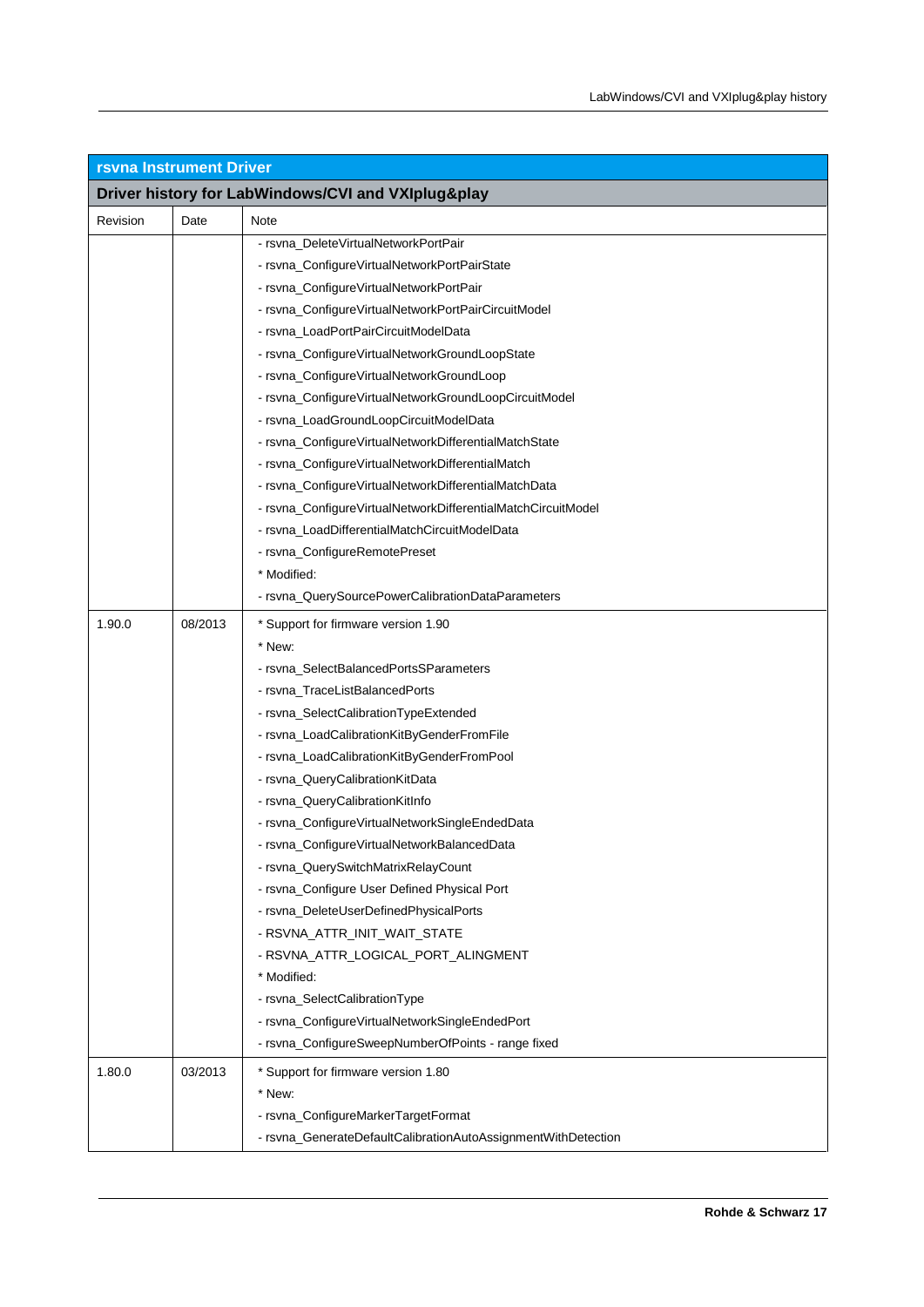| <b>rsvna Instrument Driver</b>                     |         |                                                                                                |  |
|----------------------------------------------------|---------|------------------------------------------------------------------------------------------------|--|
| Driver history for LabWindows/CVI and VXIplug&play |         |                                                                                                |  |
| Revision                                           | Date    | Note                                                                                           |  |
|                                                    |         | - rsvna_QueryAllCalibrationAutoAssignmentCount                                                 |  |
|                                                    |         | - rsvna_AddCalibrationKitAuto                                                                  |  |
|                                                    |         | - rsvna_StartAGCLearningSweep                                                                  |  |
|                                                    |         | - rsvna_SaveAGCLearningResults                                                                 |  |
|                                                    |         | - rsvna_ConfigureUserDefinedPresetCalibration                                                  |  |
|                                                    |         | - rsvna_ConfigureCalibrationAutoAveraging                                                      |  |
|                                                    |         | * Modified:                                                                                    |  |
|                                                    |         | - rsvna_GenerateDefaultCalibrationAutoAssignment                                               |  |
|                                                    |         | - rsvna_ConfigureVirtualNetworkSingleEndedPort                                                 |  |
|                                                    |         | - rsvna_ConfigureVirtualNetworkSingleEndedCircuitModel                                         |  |
|                                                    |         | - RSVNA_ATTR_CALIBRATION_CONNECTOR - bug fixed (affected function<br>rsvna_ConfigureConnector) |  |
| 1.70.0                                             | 12/2012 | Support for firmware version 1.70                                                              |  |
|                                                    |         |                                                                                                |  |
|                                                    |         | * New:                                                                                         |  |
|                                                    |         | - Switch Matrix Support                                                                        |  |
|                                                    |         | - Calibration Auto Assignment support                                                          |  |
|                                                    |         | - Logical Ports                                                                                |  |
|                                                    |         | - Port Groups                                                                                  |  |
|                                                    |         | - rsvna_CreateTraceSParametersGroup                                                            |  |
|                                                    |         | - rsvna_ConfigureTimeGateOffsetActivation                                                      |  |
|                                                    |         | - rsvna_ClearLimitCheckResults                                                                 |  |
|                                                    |         | - rsvna_ClearRippleLimitGlobalCheckResult                                                      |  |
|                                                    |         | - rsvna_ClearCircleLimitCheckResult                                                            |  |
|                                                    |         | - rsvna_QuerySweepSegmentNumber                                                                |  |
|                                                    |         | - rsvna_QueryCalibrationPortsState                                                             |  |
|                                                    |         | - rsvna_ConfigurePortConnectorTypes                                                            |  |
|                                                    |         | - rsvna_QueryCalibrationDataParametersCount                                                    |  |
|                                                    |         | - rsvna_ConfigureExternalPowerSParameterCorrection                                             |  |
|                                                    |         | - rsvna_ConfigureCalibrationKitAuto                                                            |  |
|                                                    |         | - rsvna_QuerySourcePowerCalibrationDataParameters                                              |  |
|                                                    |         | - rsvna_QuerySourcePowerCalibrationDataParametersCount                                         |  |
|                                                    |         | - rsvna_ConfigureReceiverPowerAttenuation                                                      |  |
|                                                    |         | - rsvna_ConfigureReceiverFrequencyConversion                                                   |  |
|                                                    |         | - rsvna_ConfigureMixerInputSignal                                                              |  |
|                                                    |         | - rsvna_ConfigureCalibrationManagerState                                                       |  |
|                                                    |         | - rsvna_ConfigureUIDataFlowDirection                                                           |  |
|                                                    |         | - rsvna_ConfigureUIOutputPortsState                                                            |  |
|                                                    |         | - rsvna_ConfigureUIDigitalSignal                                                               |  |
|                                                    |         | * Modified:                                                                                    |  |
|                                                    |         | - rsvna_DefineBalancedPort - calls into new function rsvna_DefineLogicalPort                   |  |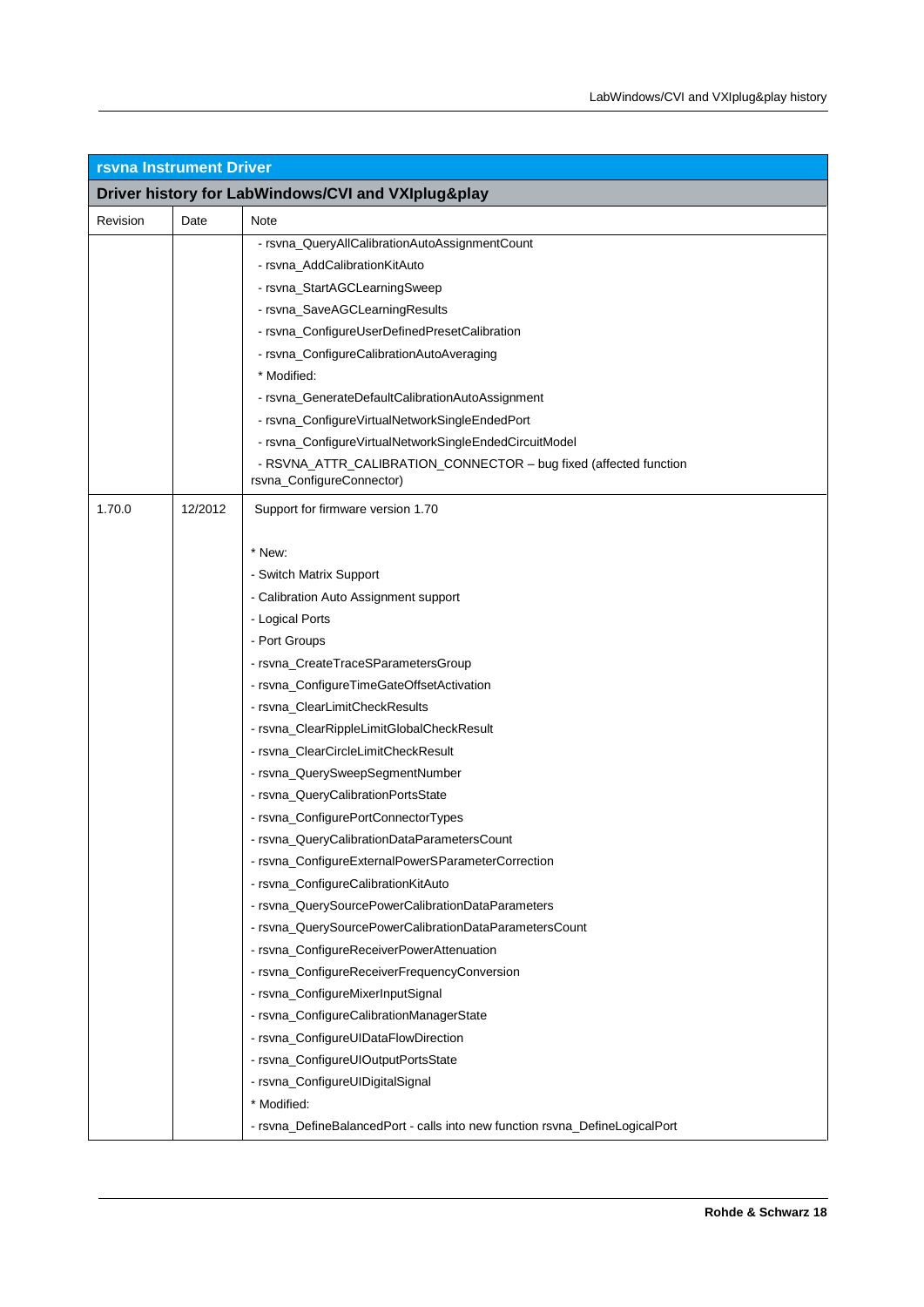| <b>rsvna Instrument Driver</b> |         |                                                                                      |
|--------------------------------|---------|--------------------------------------------------------------------------------------|
|                                |         | Driver history for LabWindows/CVI and VXIplug&play                                   |
| Revision                       | Date    | Note                                                                                 |
|                                |         | - rsvna_DeleteBalancedPort - calls into new function rsvna_DeleteLogicalPort         |
|                                |         | - rsvna_DeleteAllBalancedPorts - calls into new function rsvna_DeleteAllLogicalPorts |
|                                |         | - rsvna_SelectCalibrationType - added new calibration types                          |
|                                |         | - rsvna_ConfigureMixerPower                                                          |
| 1.61.0                         | 05/2012 | Support for ZNB, ZNC firmware version 1.61                                           |
|                                |         | * New functions                                                                      |
|                                |         | - rsvna_ShowCircleLimits                                                             |
|                                |         | - rsvna_ConfigureCircleLimitCheck                                                    |
|                                |         | - rsvna_ConfigureCircleLimitLine                                                     |
|                                |         | - rsvna_QueryCircleLimitCheckResult                                                  |
|                                |         | - rsvna_ConfigureZoomOverview                                                        |
|                                |         | - rsvna_ConfigureLayoutSimplified                                                    |
|                                |         | - rsvna_ConfigureLayout                                                              |
|                                |         | - rsvna_JoinLayouts                                                                  |
|                                |         | - rsvna_ConfigureCalibrationStandardWithLabels                                       |
|                                |         | - rsvna_ConfigureCalibrationKitWithLabel                                             |
|                                |         | - rsvna_ConfigureCalibrationKitUserConnectorTypeWithLabel                            |
|                                |         | - rsvna_CalibrationKitCatalogWithLabel                                               |
|                                |         | - rsvna_CalibrationStandardsCatalogWithLabel                                         |
|                                |         | - rsvna_ConfigureCalibrationKitLabelWithLabel                                        |
|                                |         | - rsvna_DeleteCalibrationKitWithLabel                                                |
|                                |         | - rsvna_ExportKitWithLabel                                                           |
|                                |         | - rsvna_QueryAvailableCalibrationDataCatalog                                         |
|                                |         | - rsvna_QueryAvailableCalibrationDataCatalogPort                                     |
|                                |         | - rsvna_ConfigureSweepMeasDelayInsertionPoint                                        |
|                                |         | - rsvna_ConfigureIntermodulationCalSourcePort                                        |
|                                |         | - rsvna_TemporaryDisableOption                                                       |
|                                |         | * New Attribute only:                                                                |
|                                |         | - RSVNA_ATTR_CIRCLE_FAIL_BEEP                                                        |
|                                |         | - RSVNA_ATTR_DISPLAY_TRACE_INFO_STATE                                                |
|                                |         | - RSVNA_ATTR_ADJUST_TIME_GATE                                                        |
|                                |         | * Modified functions:                                                                |
|                                |         | - rsvna_ConfigureAGC                                                                 |
|                                |         | - rsvna_ConfigureAGCSegment                                                          |
| 1.50.0                         | 04/2012 | Support for ZNB, ZNC firmware version 1.50                                           |
|                                |         | Modifications:                                                                       |
|                                |         | * New subsystems:                                                                    |
|                                |         | - Mixer (option K4)                                                                  |
|                                |         | - Intermodulation Measurements (option K14)                                          |
|                                |         |                                                                                      |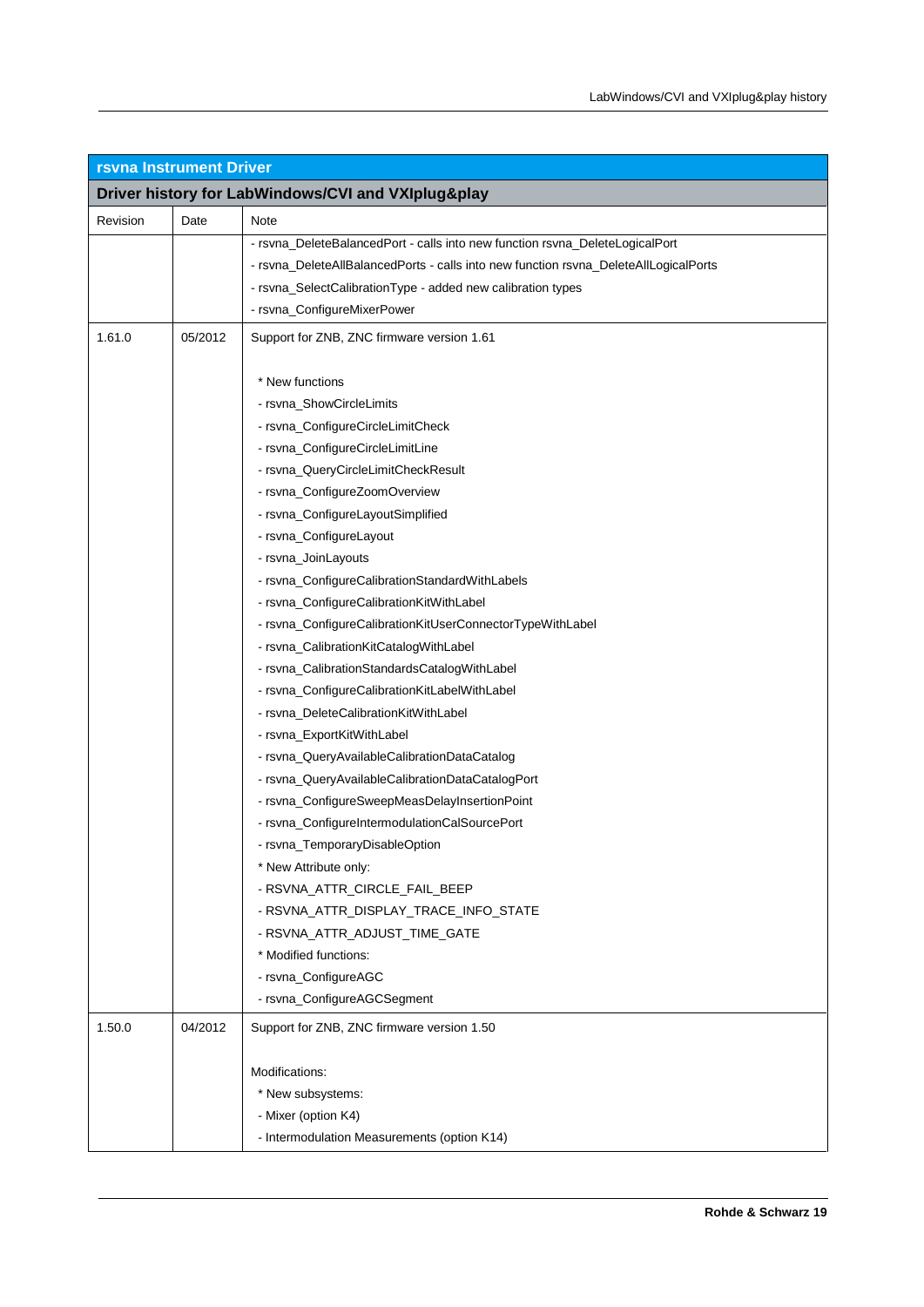| <b>rsvna Instrument Driver</b>                     |         |                                                                                                                                  |
|----------------------------------------------------|---------|----------------------------------------------------------------------------------------------------------------------------------|
| Driver history for LabWindows/CVI and VXIplug&play |         |                                                                                                                                  |
| Revision                                           | Date    | Note                                                                                                                             |
|                                                    |         | - Fixture Compensation                                                                                                           |
|                                                    |         | - ENA support (AUX Trigger and Universal Interface)                                                                              |
|                                                    |         | - Automatic Gain Control                                                                                                         |
|                                                    |         | * Modified functions:                                                                                                            |
|                                                    |         | - rsvna_StartCalibration - added Power Meter                                                                                     |
|                                                    |         | - rsvna_ConfigureMarkerBandfilterSearchMode - added None search mode                                                             |
|                                                    |         | * New functions                                                                                                                  |
|                                                    |         | - rsvna_QueryFrequencyRange                                                                                                      |
|                                                    |         | - rsvna_ConfigureAverageMode                                                                                                     |
|                                                    |         | - rsvna_ActivatePowerCalibrations                                                                                                |
|                                                    |         | - rsvna_SystemVersion                                                                                                            |
|                                                    |         | - rsvna_setCheckStatus                                                                                                           |
|                                                    |         | - rsvna_ConfigureSplitType                                                                                                       |
|                                                    |         | - rsvna_ConfigureSplitGrid                                                                                                       |
|                                                    |         | *Fixed:                                                                                                                          |
|                                                    |         | - rsvna_TraceListCatalog - fixed wrong attribute access that caused sending command with double<br>question mark (RCDRV00001881) |
|                                                    |         | - rsvna_ConfigureSourcePowerCalibrationGeneratorOffset - incorrect attribute used                                                |
| 1.40.0                                             | 01/2012 | Support for ZNB, ZNC firmware version 1.40                                                                                       |
|                                                    |         | Modifications:                                                                                                                   |
|                                                    |         | * New subsystems:                                                                                                                |
|                                                    |         | - Power Added Efficiency                                                                                                         |
|                                                    |         | - Source Power Calibration                                                                                                       |
|                                                    |         | - Reciever Power Calibration                                                                                                     |
|                                                    |         | - Power Meter Transmission Coefficients                                                                                          |
|                                                    |         | - Port Config                                                                                                                    |
|                                                    |         | - External Devices                                                                                                               |
|                                                    |         | * Modified functions:                                                                                                            |
|                                                    |         | - rsvna_ConfigureDCRange - parameters changed                                                                                    |
|                                                    |         | - rsvna_ConfigureAcquisition                                                                                                     |
|                                                    |         | - attribute RSVNA_ATTR_SWEEP_MODE_CONTINUOUS_ALL_CHANNEL added                                                                   |
|                                                    |         | - rsvna_SelectCalibrationType - bug fixed                                                                                        |
|                                                    |         | - rsvna_CalibrationAutoType - Parameters - Full N-port for SMARTerCal added                                                      |
|                                                    |         | - rsvna_CalibrationAutoTypeSimplified - Parameters - Full N-port for SMARTerCal added                                            |
|                                                    |         | - rsvna_QueryCalibrationConnection - Channel ignored                                                                             |
|                                                    |         | - rsvna_ConfigureConnector - BNC added                                                                                           |
|                                                    |         | * New functions:                                                                                                                 |
|                                                    |         | - rsvna_TraceDeleteAll                                                                                                           |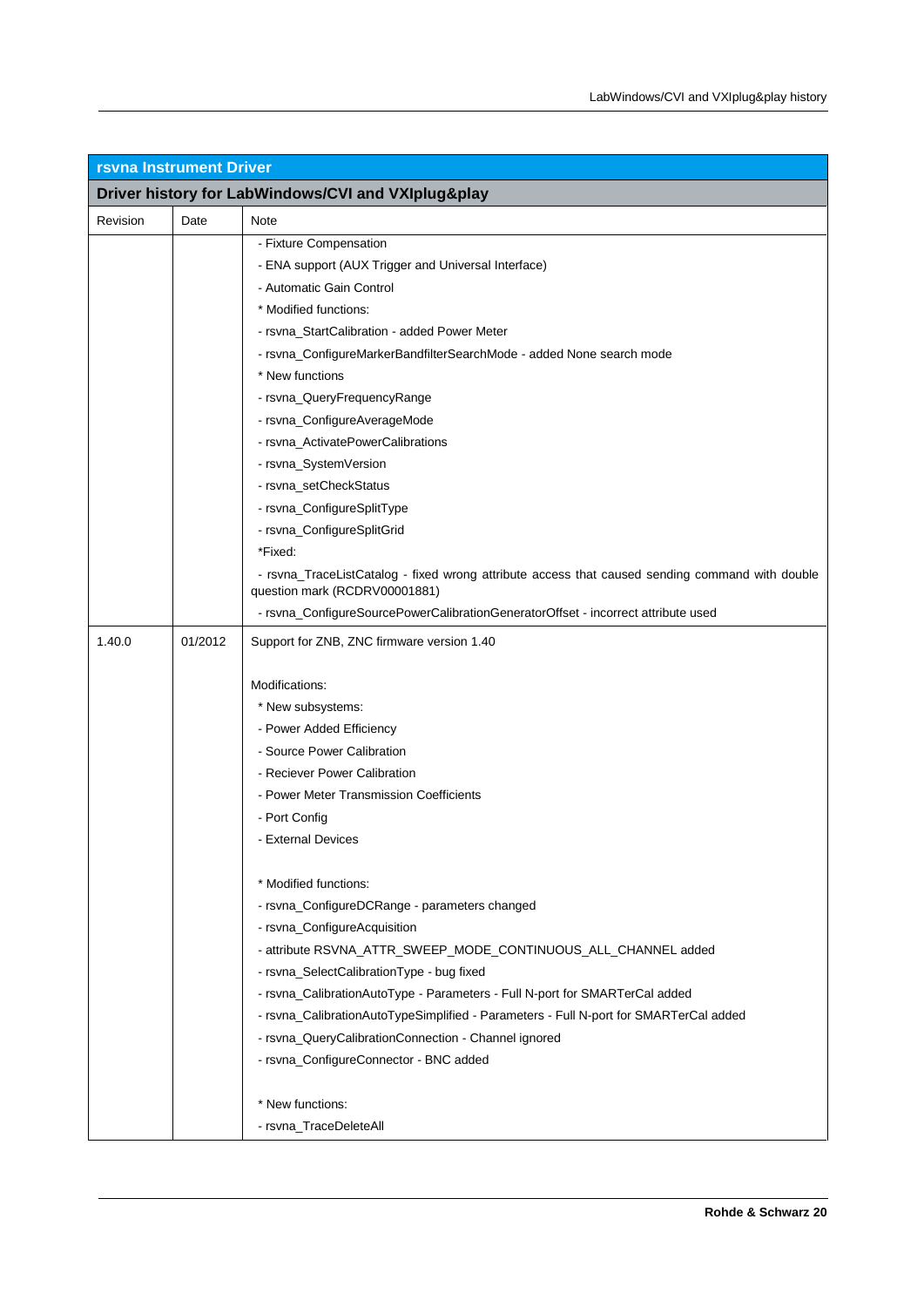| <b>rsvna Instrument Driver</b> |                                                    |                                                         |  |  |
|--------------------------------|----------------------------------------------------|---------------------------------------------------------|--|--|
|                                | Driver history for LabWindows/CVI and VXIplug&play |                                                         |  |  |
| Revision                       | Date                                               | Note                                                    |  |  |
|                                |                                                    | - rsvna TraceDeleteAllChannels                          |  |  |
|                                |                                                    | - rsvna_TraceResponseDataAllSData                       |  |  |
|                                |                                                    | - rsvna_TraceResponseSDataCatalog                       |  |  |
|                                |                                                    | - rsvna_TraceResponseSingleSweepDataFirstLast           |  |  |
|                                |                                                    | - rsvna_ConfigurePowerStartStop                         |  |  |
|                                |                                                    | - rsvna_ConfigureSweepStimulusAxis                      |  |  |
|                                |                                                    | - rsvna_ConfigureSweepSegmentXAxis                      |  |  |
|                                |                                                    | - rsvna_CalibrationAutoPower                            |  |  |
|                                |                                                    | - rsvna_ConfigureCalibrationExternalPowerMeter          |  |  |
|                                |                                                    | - rsvna_QueryCalibrationUnitCharacterizationsStandards  |  |  |
|                                |                                                    | - rsvna_ReadCalibrationDataPort                         |  |  |
|                                |                                                    | - rsvna WriteCalibrationDataPort                        |  |  |
|                                |                                                    | - rsvna_QueryCalibrationStimulusFrequenciesPort         |  |  |
|                                |                                                    | - rsvna_QueryCalibrationDataParametersPort              |  |  |
|                                |                                                    | - rsvna_ConfigureCalibrationKitPassword                 |  |  |
|                                |                                                    | - rsvna_SaveCalibrationKit                              |  |  |
|                                |                                                    | - rsvna_ConfigureTouchscreenLock                        |  |  |
|                                |                                                    | - rsvna_ConfigureUserKeyFunction                        |  |  |
|                                |                                                    |                                                         |  |  |
|                                |                                                    | * New Attribute only:                                   |  |  |
|                                |                                                    | - RSVNA_ATTR_LOAD_MATCH_CORRECTION_STATE                |  |  |
|                                |                                                    | - RSVNA_ATTR_CALIBRATION_ALL_CHANNELS_STATE             |  |  |
|                                |                                                    | - RSVNA_ATTR_DISPLAY_TRACE_COLOR_FOR_LIMIT_LINES        |  |  |
|                                |                                                    | - RSVNA_ATTR_DISPLAY_COLORIZE_FAILED_SEGMENTS           |  |  |
|                                |                                                    | - RSVNA_ATTR_DISPLAY_SHOW_FAILED_SYMBOLS                |  |  |
|                                |                                                    | - RSVNA_ATTR_CALIBRATION_AUTOMATIC_POWER_REDUCTION      |  |  |
|                                |                                                    | - RSVNA_ATTR_STATISTICAL_COMPRESSION_POINT_RESULT_STATE |  |  |
|                                |                                                    | - RSVNA_ATTR_DISPLAY_FREQUENCY_INFO_STATE               |  |  |
|                                |                                                    | - RSVNA_ATTR_DISPLAY_CHANNEL_INFO_STATE                 |  |  |
|                                |                                                    | - RSVNA ATTR DISPLAY ALL MARKERS SAME COLOR             |  |  |
|                                |                                                    | - RSVNA_ATTR_DISPLAY_TRACE_COLORS_PER_DIAGRAM           |  |  |
|                                |                                                    | - RSVNA_ATTR_DISPLAY_FONT_SIZE                          |  |  |
|                                |                                                    | - RSVNA_ATTR_NUMBER_OF_TEST_PORTS                       |  |  |
|                                |                                                    | - RSVNA_ATTR_SOURCE_POWER_CALIBRATION_OTHER_SOURCES     |  |  |
|                                |                                                    | - RSVNA_ATTR_CALIBRATION_AUTOMATIC_MEMORY_STATE         |  |  |
|                                |                                                    | - RSVNA ATTR DISPLAY HARDKEY PANEL STATE                |  |  |
|                                |                                                    | - RSVNA_ATTR_DISPLAY_MENU_BAR_STATE                     |  |  |
|                                |                                                    | - RSVNA_ATTR_DISPLAY_STATUS_BAR_STATE                   |  |  |
|                                |                                                    | - RSVNA_ATTR_DISPLAY_SOFTTOOL_PANEL_STATE               |  |  |
|                                |                                                    | - RSVNA_ATTR_DISPLAY_TITLE_BAR_STATE                    |  |  |
|                                |                                                    | - RSVNA_ATTR_DISPLAY_TOOLBAR_STATE                      |  |  |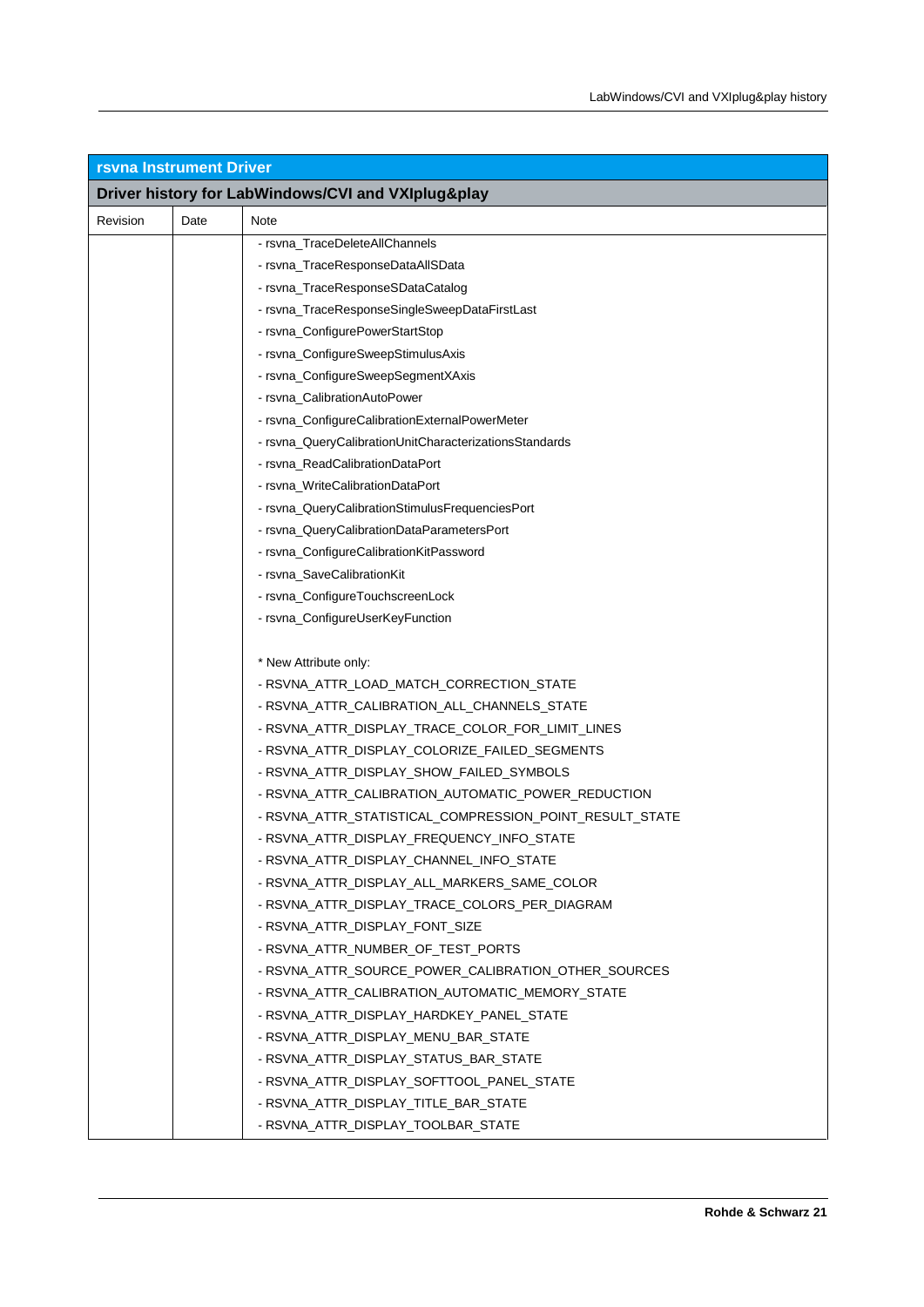| <b>I</b> rsvna Instrument Driver                   |         |                                                  |
|----------------------------------------------------|---------|--------------------------------------------------|
| Driver history for LabWindows/CVI and VXIplug&play |         |                                                  |
| Revision                                           | Date    | <b>Note</b>                                      |
|                                                    |         | - RSVNA ATTR REPEAT PREVIOUS CALIBRATION CURRENT |
| 1.20.0                                             | 07/2011 | Support for ZNB, ZNC firmware version 1.20       |
| 1.0.0                                              | 06/2011 | Initial release                                  |